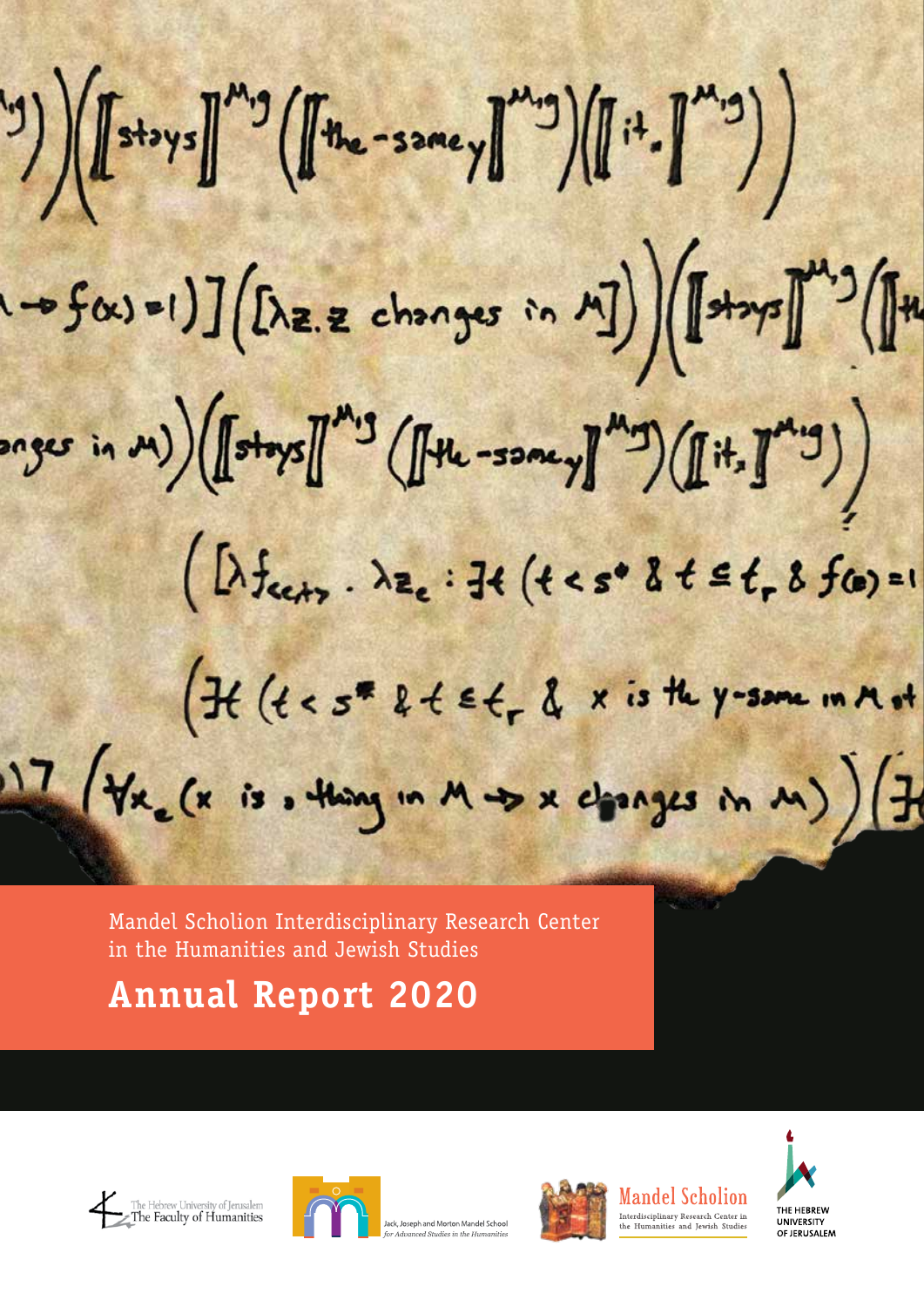General Editor: Yana Abramovich-Mahlin Graphic Design: Stephanie & Ruti Design

**Cover:** Design of the Historical Linguistics and Formal Semantics Research Group.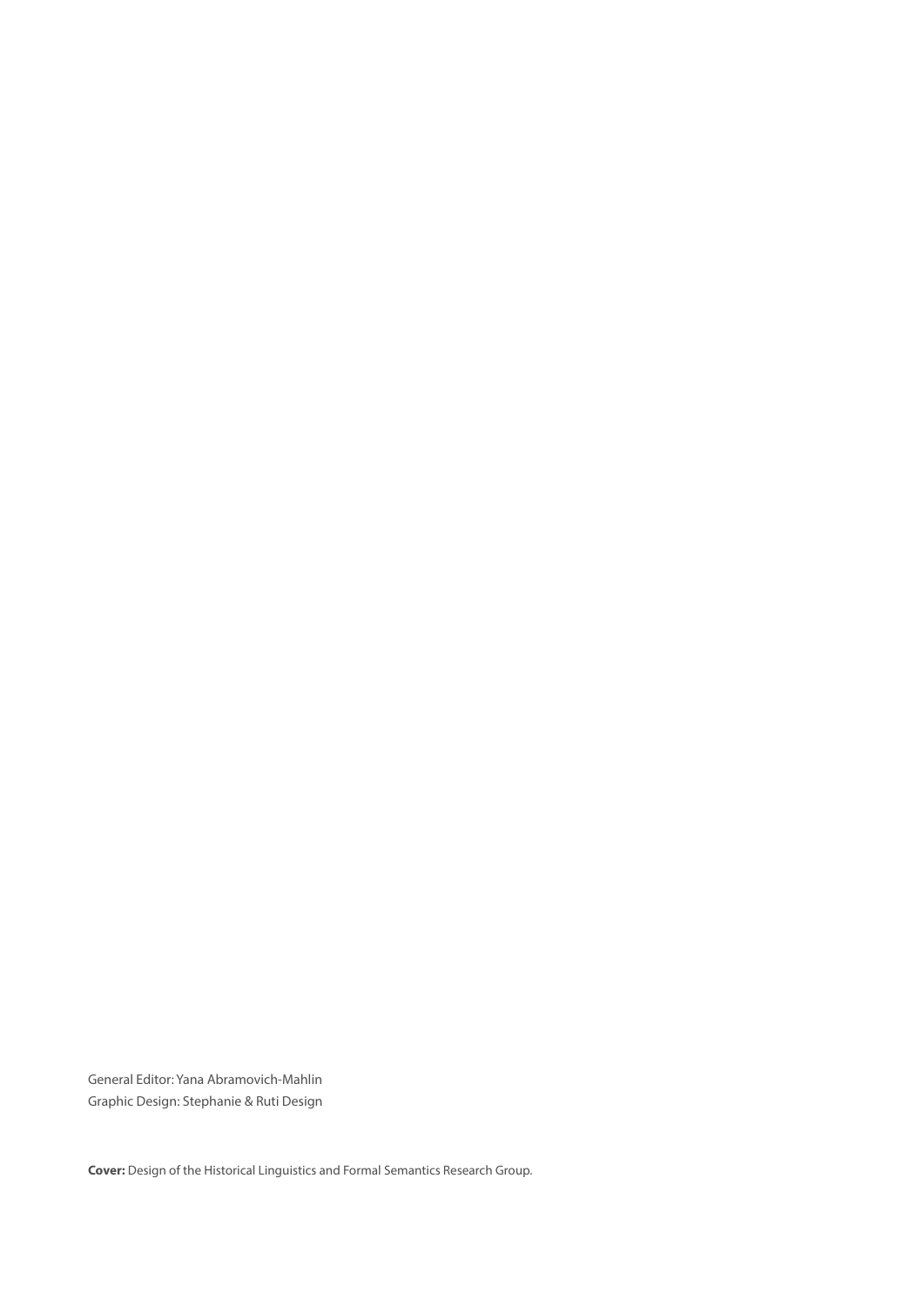# Table of Contents

| From our Academic Head                                                                                                                                                     | 4  |
|----------------------------------------------------------------------------------------------------------------------------------------------------------------------------|----|
| From our Executive Director                                                                                                                                                | 6  |
|                                                                                                                                                                            |    |
| THIS PAST YEAR AT SCHOLION 2019-2020                                                                                                                                       |    |
| The Final Year of the "Historical<br>Linguistics and Formal Semantics"<br>Research Group (2019-2020)                                                                       | 8  |
| The 2019/2020 Activities of<br>"In Someone Else's Shoes – An Interdisciplinary<br>Research Group for the Study of Empathy in History,<br>Society, and Culture" (2018-2021) | g  |
| The 2019/2020 Activities of<br>"Setting Tables - Eating, Social Boundaries and<br>Intercultural Transfers" Research Group (2019-2022)                                      | 10 |

### Farewell from Dr. Giddon Ticotsky 12 Farewell from Dr. Yosi Yisraeli 13 Farewell from Dr. Carla Baricz **14** Farewell from Dr. Omer Michaelis 16 Seminars and Conference: Conference on 17 the German-Hebrew Poet Tuvia Rübner Field Trip 19

#### **Coming up at Mandel Scholion 2020-2021**

| Our New Research Group: "Past and Past Perfect" | $22$ |
|-------------------------------------------------|------|
| $(2020 - 2023)$                                 |      |
| New Mandel Postdoctoral Fellows:                | 23   |
| Dr. Michael Lukin                               |      |
| Dr. Hadar Feldman Samet                         |      |

#### **NEWS IN BRIEF**

**Mandel Fellows**

| New Research Group (2021-2024) | 24 |
|--------------------------------|----|
| <b>Publications</b>            | 24 |
| Congratulations                | 25 |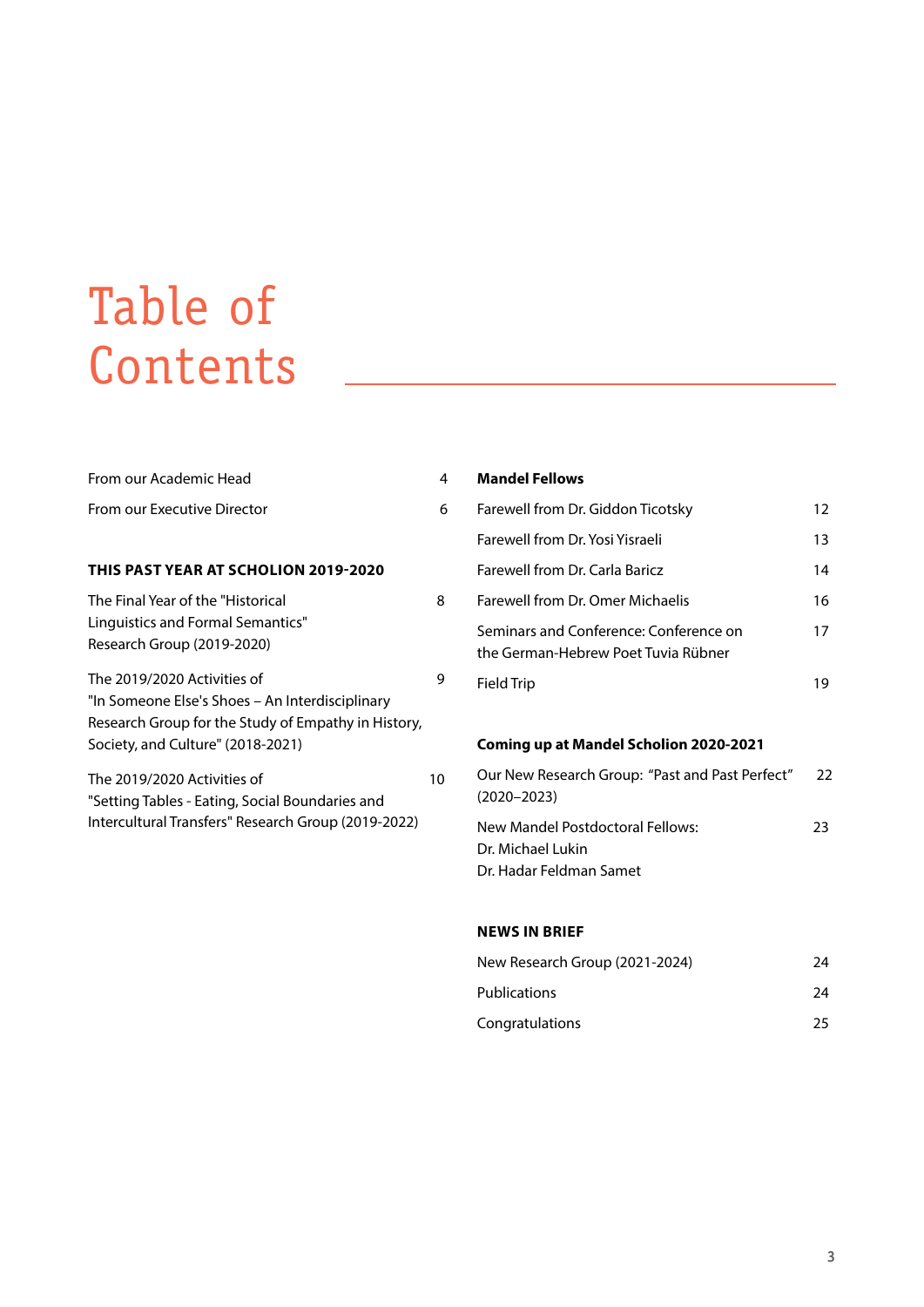# From our Academic Head



It is with great pleasure that I reflect on my first year as academic director of Mandel Scholion. By all accounts it was an unusual year, especially as far as our second term was concerned, as we, along with the entire world, contended with COVID-19. Nonetheless, we can also sum up the period as one in which the collegial environment that has always characterized Mandel Scholion, one of academic creativity and cooperation, has continued to flourish.

The first term was a busy one. Our first pan-Scholion activity was a wonderful trip to the north led by the "**In Someone Else's Shoes**" group, which studies empathy. We visited a jail, a pre-army program, and the city of Nazareth, as well as many sites within and around the urban center. All the while, group members from diverse disciplines led us in a fascinating exploration of the potential and the limits of various types of empathy. It was also an extraordinary opportunity for informal crosspollination among all the groups and all the postdoctoral fellows. Details of the trip can be found in this newsletter.

The winter progressed, with each group enjoying its weekly seminars and all of us learning from each other as part of our monthly meetings. We had the pleasure of hearing all three of this year's first-year Mandel fellows, Dr. Omer Michaelis, Dr. Iyas Nasser and Dr. Guy Ron-Gilboa present their work. January, as always, was marked by a reception and interviews for seven finalists who competed for the two Mandel fellowships (2020- 2023). We are proud to announce they were awarded to Dr. Hadar Feldman Samet and Dr. Michael Lukin. As always, competition for these fellowships was intense, and the recipients were chosen from a pool of more than 100 applicants who went through a rigorous assessment process. We look forward to having Hadar and Michael with us in the coming years.

The academic committee also chose a new research group for 2021-2024: "**The Evolution of Attention**  in Modern and Contemporary Culture: An **Interdisciplinary Study of the Making of the Human"**  (Profs. Ofer Ashkenazi, Ayelet Landau, Yael Levin and Gal Ventura). This was a difficult process, as a number of excellent proposals were submitted. We look forward to this group joining us in fall 2021. I want to take this opportunity to thank our academic committee members for all of their hard work and dedication. In particular, I wish to thank Profs. Anna Belfer-Cohen, and Carl Posy, who have served on the committee for most of the past decade and are now rotating off.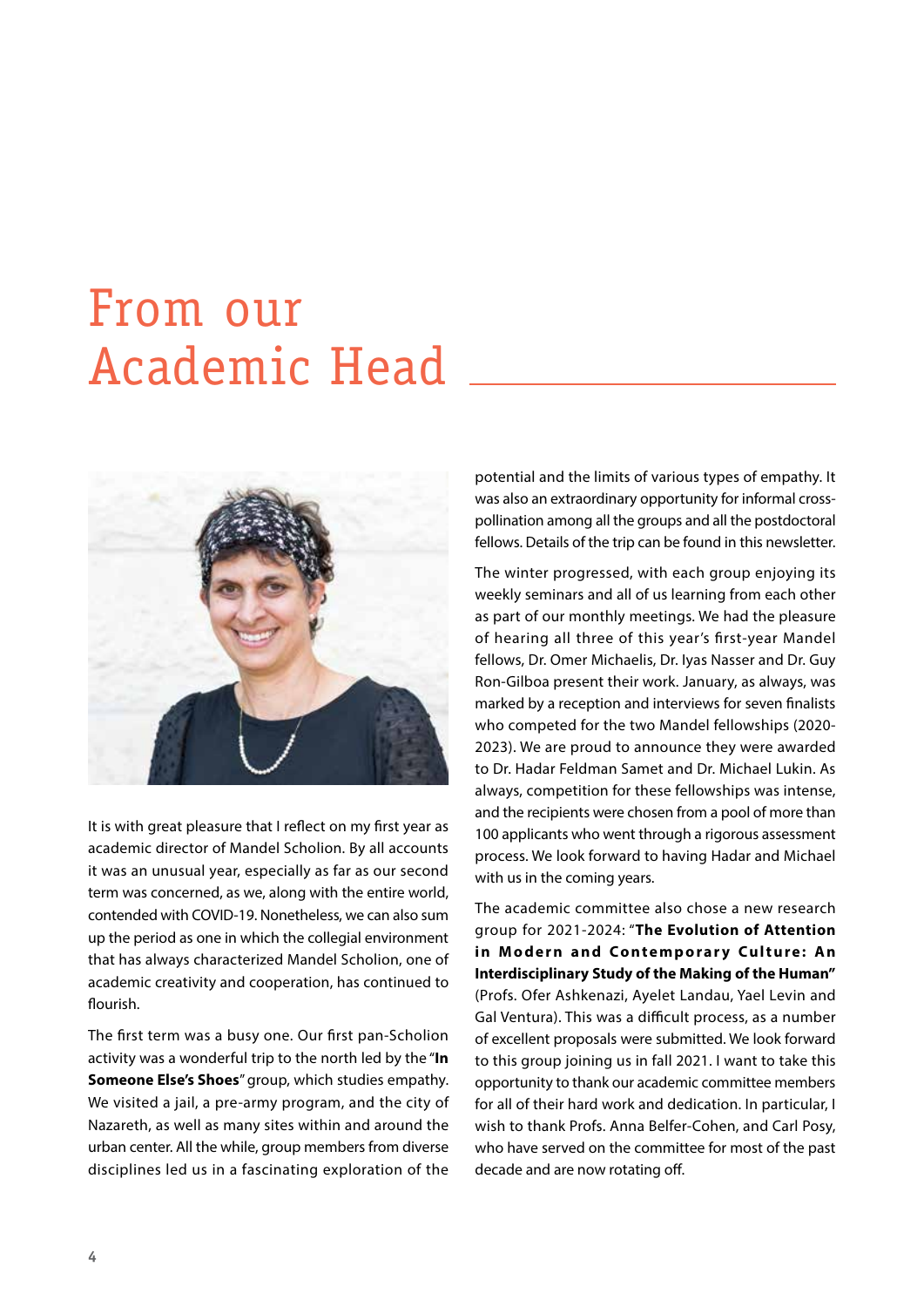This winter, we also helped a number of our Mandel fellows prepare for job talks. We are pleased to congratulate Dr. Omer Michaelis, who this fall will be joining the faculty of Tel Aviv University, Department of Jewish Culture, and Dr. Carla Baricz, who has left to assume a position as a subject librarian for English and Comparative Literature at Yale University. Omer and Carla join the many Mandel fellows who have received academic positions. Out of 38 fellows who have finished their tenure at Scholion, 31 have academic tenure-track positions in Israel and abroad (over 80%). We wish our current Mandel fellows much luck as they seek tenuretrack positions for themselves and progress to the next stage of their academic careers.

In March, as the second semester was about to begin, Israel entered lockdown due to COVID-19. Despite not convening on campus, all three of our research groups and the Mandel fellows continued meeting regularly and research progressed as planned, on Zoom. We also held our monthly pan-Scholion meetings. Group members frequently shared how much they enjoyed these weekly and monthly meetings. Once we were allowed to return to campus, our offices filled up and we were all pleased to be back, following the guidelines for social distancing. We are hopeful that meeting in person will be permitted soon and feel confident, after this past spring, that we will be able to sustain our activities – whether online or in person.

As I write these lines, we are preparing to bid farewell to our group on "**Historical Linguistics and Formal Semantics**" and to welcome our new group of scholars studying historiography, "**Past and Past Perfect**." As a

newcomer to Mandel Scholion, I feel that I have been blessed with a tremendous privilege to learn from all the members of our center and expand my horizons in so many directions. It is inspirational to see how scholars from different disciplines can work and think together, teaching each other and generating new questions for future study.

I conclude by thanking Prof. Danny Schwartz and the Mandel Building staff and our devoted staff at Mandel Scholion, led by Ms. Yana Mahlin-Abramovich. It is thanks to them that we have been able to conduct all of our activities and maintain them so well during these unusual circumstances. I also extend our appreciation and gratitude to the Mandel Foundation for their support and guidance. We are privileged to have their trust and support for our academic endeavors, and I am thankful for their continued advice and concern throughout the year.

 $f_{k-1}$   $B_{-}$ 

Elisheva Baumgarten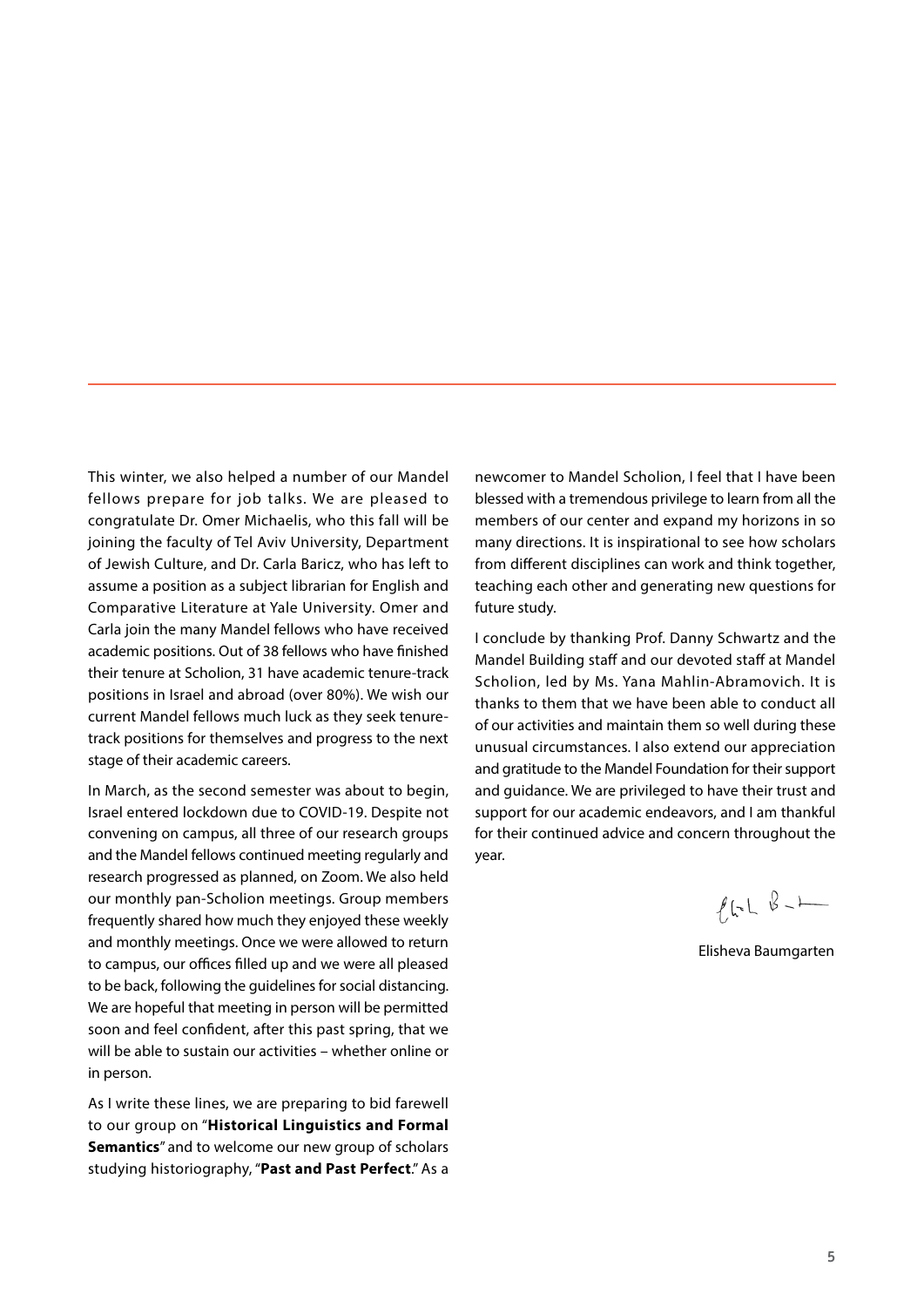## From our Executive Director



I am excited to conclude my first year with Mandel Scholion as Executive Director. In my previous position, I served as Coordinator for MA Students at the School of Public Policy. This year at Mandel Scholion allowed me to broaden my horizons and be exposed to a new, exciting academic environment. In January, I coordinated the

Mandel Scholion Academic Committee, during which two new Mandel fellows were awarded post-doctoral scholarships. This was an excellent opportunity to immerse myself in all administrative aspects of the program in order to ensure the committee's success. Over this past year, the University introduced a new financial system. The transition to the new system posed administrative and technical challenges, which we overcame, ensuring that all bureaucracy was in place and that salaries were paid on time. In addition, I oversaw the recruitment process for several new staff members. The process of interviewing and integrating our new staff members within the existing team has been a wonderful experience for me, an opportunity to take an active role in building the team and its vision.

Every day at Scholion, I have the pleasure of learning and growing professionally and socially. I especially enjoy working with each group's research coordinator and wish to express my gratitude to them and to my assistant, Ms. Hila Dominstein. I look forward to continuing to be part of the Mandel Scholion staff community.

Yana Mahlin-Abramovich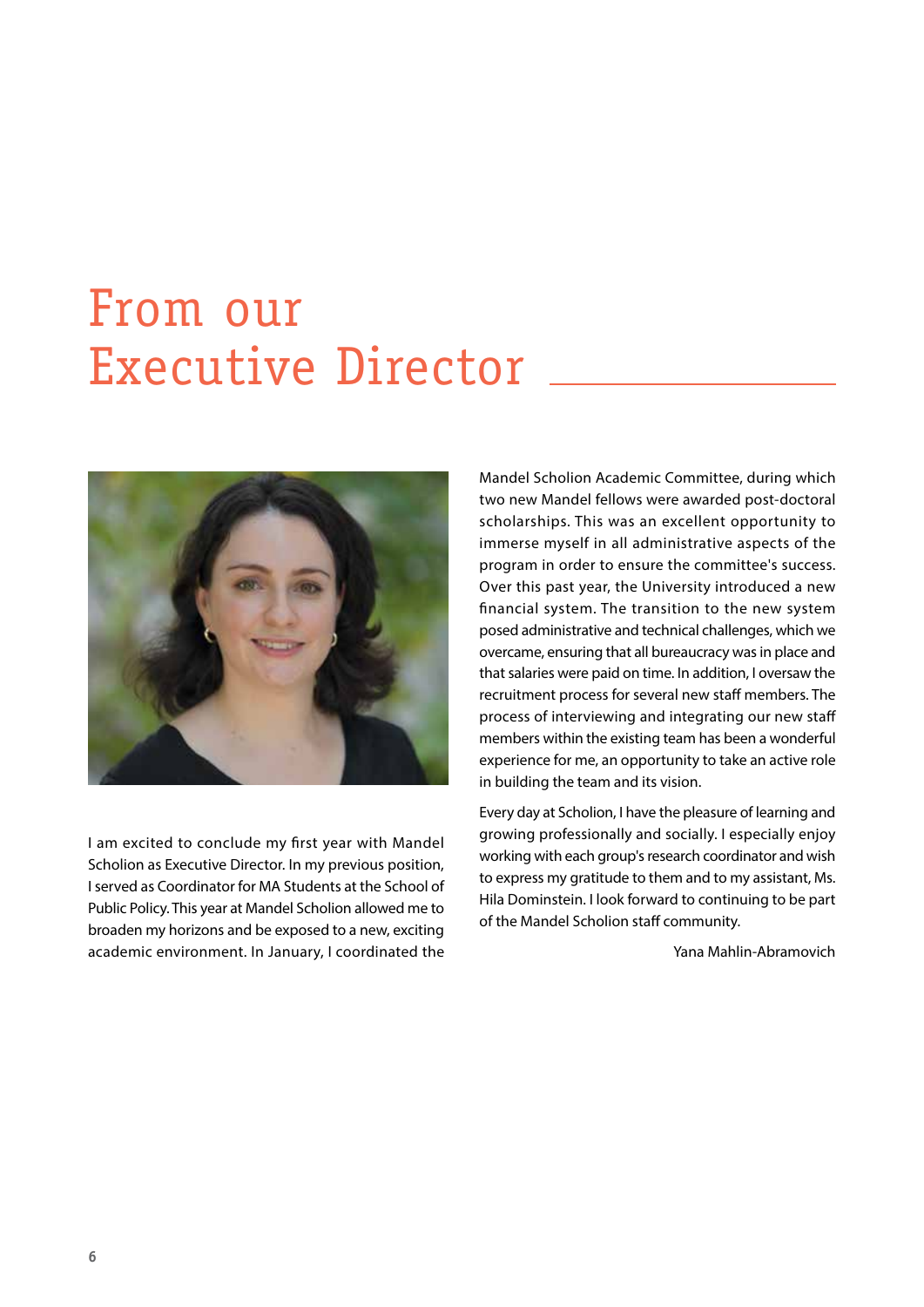This Past Year at Scholion 2019-2020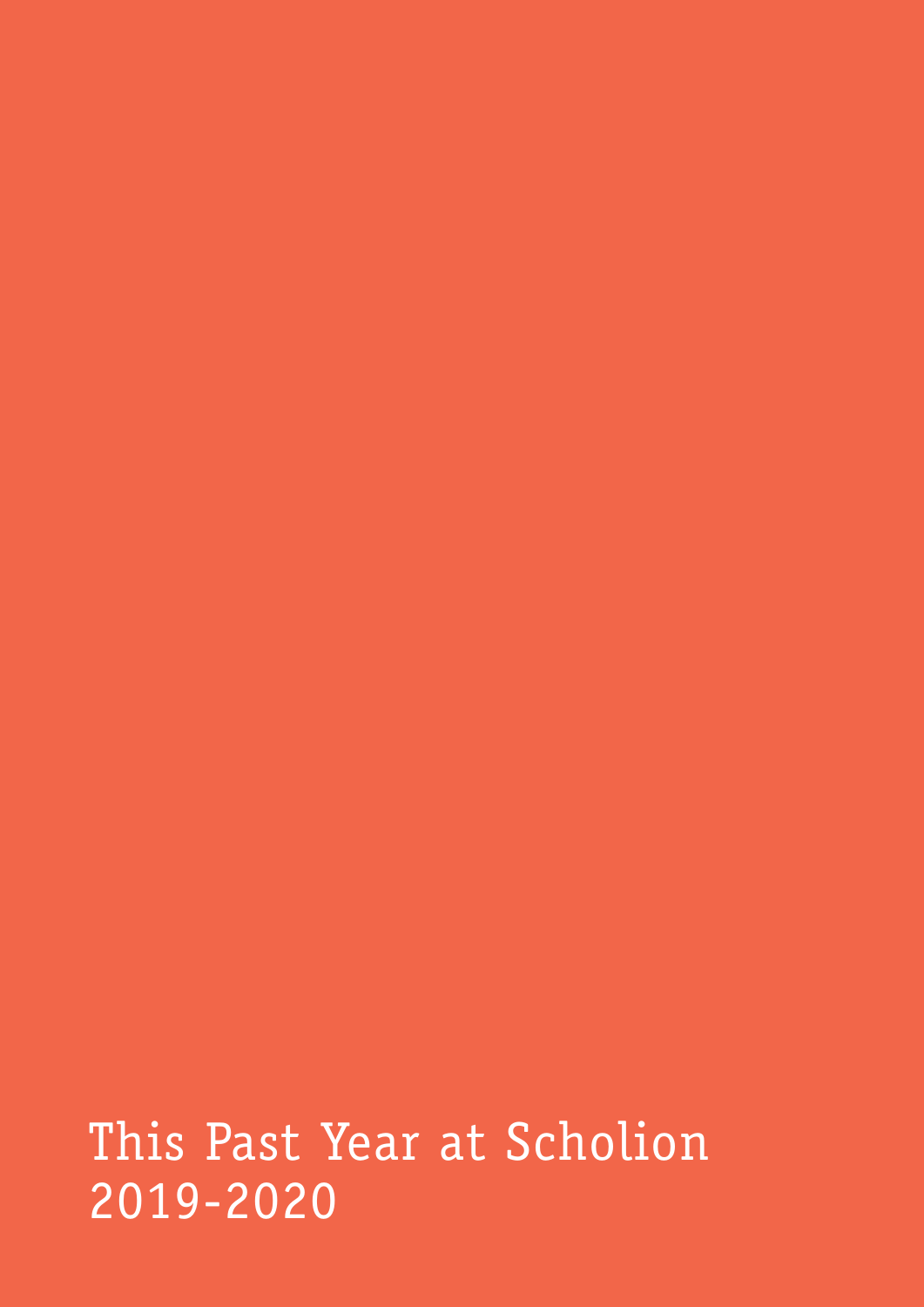### Final Year of the ״Historical Linguistics and Formal Semantics״ Research Group (2017-2020)

#### **Prof. Elitzur Bar-Asher Siegal, Prof. Nora Boneh, Prof. Eitan Grossman, Dr. Aynat Rubinstein, Noa Bassel, Kevin Grasso, Omri Amraz, Shira Tal, Timna Raz**

This was our third and final year as a research group at Mandel Scholion. During our first year, we investigated foundational questions and methodologies in the two fields that we seek to integrate in our research: historical linguistics and formal semantics. An important part of this inquiry involved the review of previous attempts to bridge the two subdisciplines within linguistics. In the second year, we started to work on our own projects, both existing and new ones; most of the year was dedicated to presentations of members from our group. This final year was dedicated to preparing the group's concluding conference, originally scheduled for March 2020, now postponed to November 2020.

The conference aims to present the state of the art in the study of historical linguistics and formal linguistics, and at the same time to explore interfaces between historical linguistics and subfields such as experimental linguistics and computational linguistics. Its rich program presents cutting-edge research at the forefront of a field that is gaining momentum in linguistics today. Our concluding conference is scheduled to host the 5th edition of the international conference of this growing community (Formal Diachronic Semantics, FoDS5).

In order to prepare for the conference and ensure that we host a truly interdisciplinary event, the weekly meetings of the first semester were dedicated to reading work by the invited speakers.

As the conference did not take place at the beginning of the second semester, due to the coronavirus pandemic, we dedicated the first half of the semester to Zoom presentations of the talks that the students prepared for the conference.

**Noa Bassel** discussed the diachronic source of exempt anaphros.

**Kevin Grasso** discussed the stative to perfective to perfect to past path in Semitic.

**Omri Amiraz** presented joint work with Eitan Grossman asking why new future markers are often banned from negative contexts.

**Shira Tal** presented joint work with Kenny Smith, Jennifer Culbertson, Eitan Grossman and Inbal Arnon, showing an experimental study considering the impact of information structure on the emergence of differential object marking.

The second half of the semester was conducted again as a reading group, where the readings led to synthesizing and concluding discussions about the work of the group.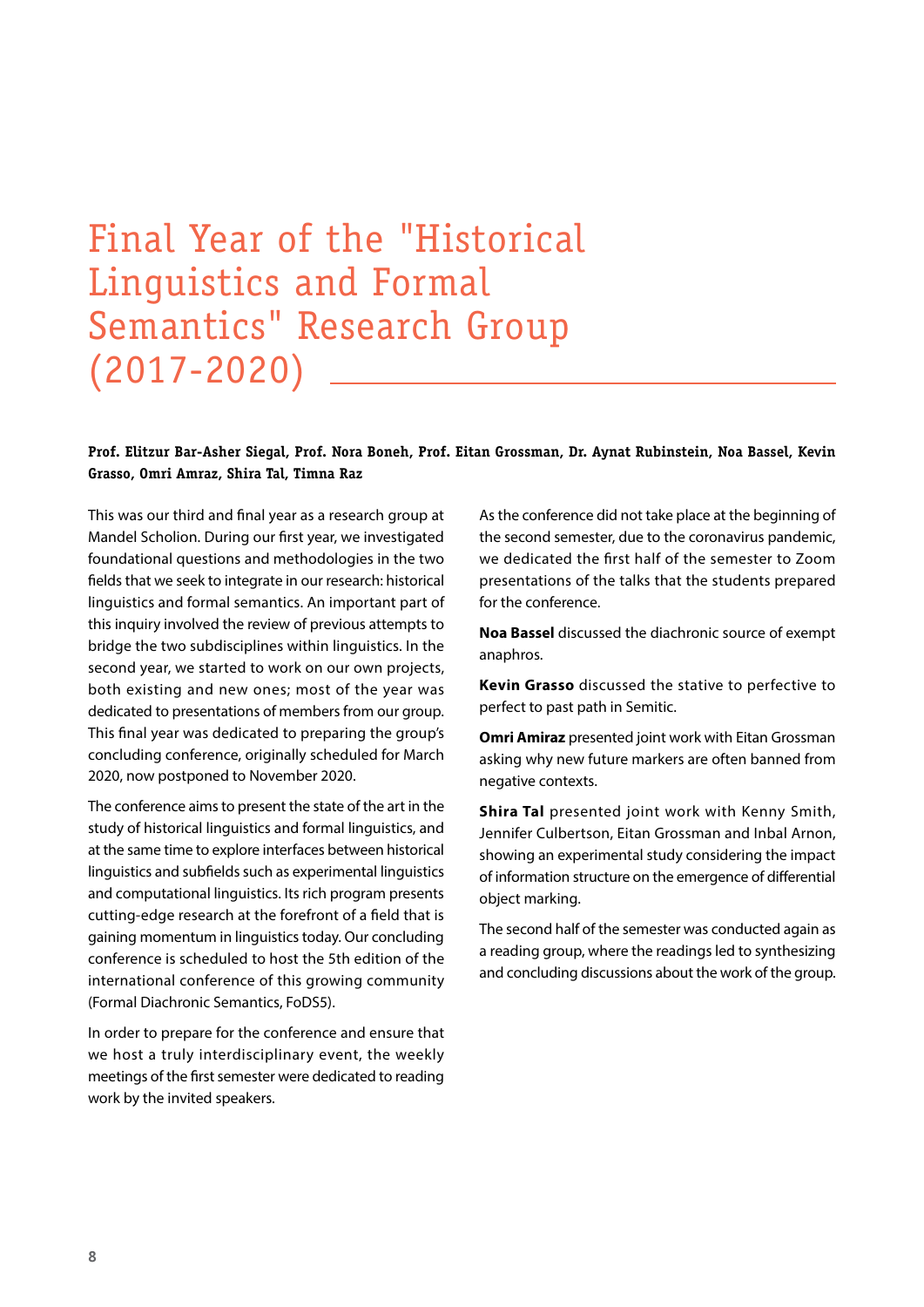The 2019/2020 Activities of "In Someone Else's Shoes – An Interdisciplinary Research Group for the Study of Empathy in History, Society, and Culture" (2018-2021)

#### **Prof. Amos Goldberg, Prof. Ariel Knafo, Prof. Galit Noga-Banai, Prof. Lilah Sagiv, Yonatan Harel, Ofek Kehila, Shai Satran, Tal Orlitsky, Matan Aviel**

After devoting our first year at Mandel Scholion to creating a common language and understanding of what empathy is and how we should think about it, at the beginning of the current academic year we felt ready to apply our newfound theoretical understandings of 'empathy' to a real-world examination. Our group's motivation coincided with the first major project of the year: organizing the Center's annual tour. The tour allowed us to encounter the world together beyond our comfortable workspace, and we were wholly committed to making the most of the opportunity. In planning the tour, we strove to arrange a variety of 'encounters', some intellectual, others simply human.

After much in-group deliberation, we decided to begin the two-day tour with a visit to a prison, which included meetings with both prison staff and prisoners. We were all too aware of the potential pitfalls and inherent ethical problematics of "visiting" a prison and its inhabitants. Still, we felt that the visit would enable us to examine our subject in important ways. The visit itself was a powerful experience, not always easy and definitely not pleasant, but important nonetheless. We continued to meetings with a joint Arab/Jewish pre-military academy, and with a Palestinian artist and activist in Nazareth. We also visited Christian sites in the north of Israel, in which we discussed empathy in art and rituals. During the tour, we avoided lengthy academic discussions of the concept of empathy, preferring to permit a joint understanding to arise through our meetings with others. The somewhat challenging scenarios encountered throughout the tour were experienced differently by different members of the center, and allowed for a continuation of the discussions that began among us in preparation for the tour. We considered this ongoing discussion perhaps the best indication of the success of the tour as a whole.

As a group, we continued our weekly meetings, which fostered further insights into our research subject. Through seminars and activities, we developed shared understandings, moving from discussing the meaning of empathy to discussing its implications in various social contexts. Members of the group, as well as guest lecturers, presented their research, allowing us to consider the role that empathy plays in art creations, in major historical contexts, and in day-to-day interpersonal relationships. Before the end of the first semester, we managed to arrange a group excursion to Ramle and Lod, in which we considered the role of empathy starting in the past, visiting a Byzantine church that had been turned to a mosque, and ending in the present, with an illuminating meeting with the police commander of Lod.

We were looking forward to a second semester of further engagement, full of visits and visitors, encounters and excursions, but our plans met the reality of COVID-19. Once we resumed our weekly meetings, now via Zoom, we realized that the pandemic was both challenging and celebrating empathy in novel and intriguing ways. How does 'in someone else's shoes' work with social distancing? What happens to empathy when so much of our communication has moved online? We began the year looking outwards, and have unexpectedly ended it looking inwards, each at his/her own experience, and then trying to bridge the gap between the two, returning our gaze to the social upheaval around us. The pandemic has offered us an opportunity to begin to both understand and actually feel (the two components of empathy) the situation of so many 'others' who are less fortunate than ourselves. This is a work in progress, but one we look forward to continuing in our next and final year at the center.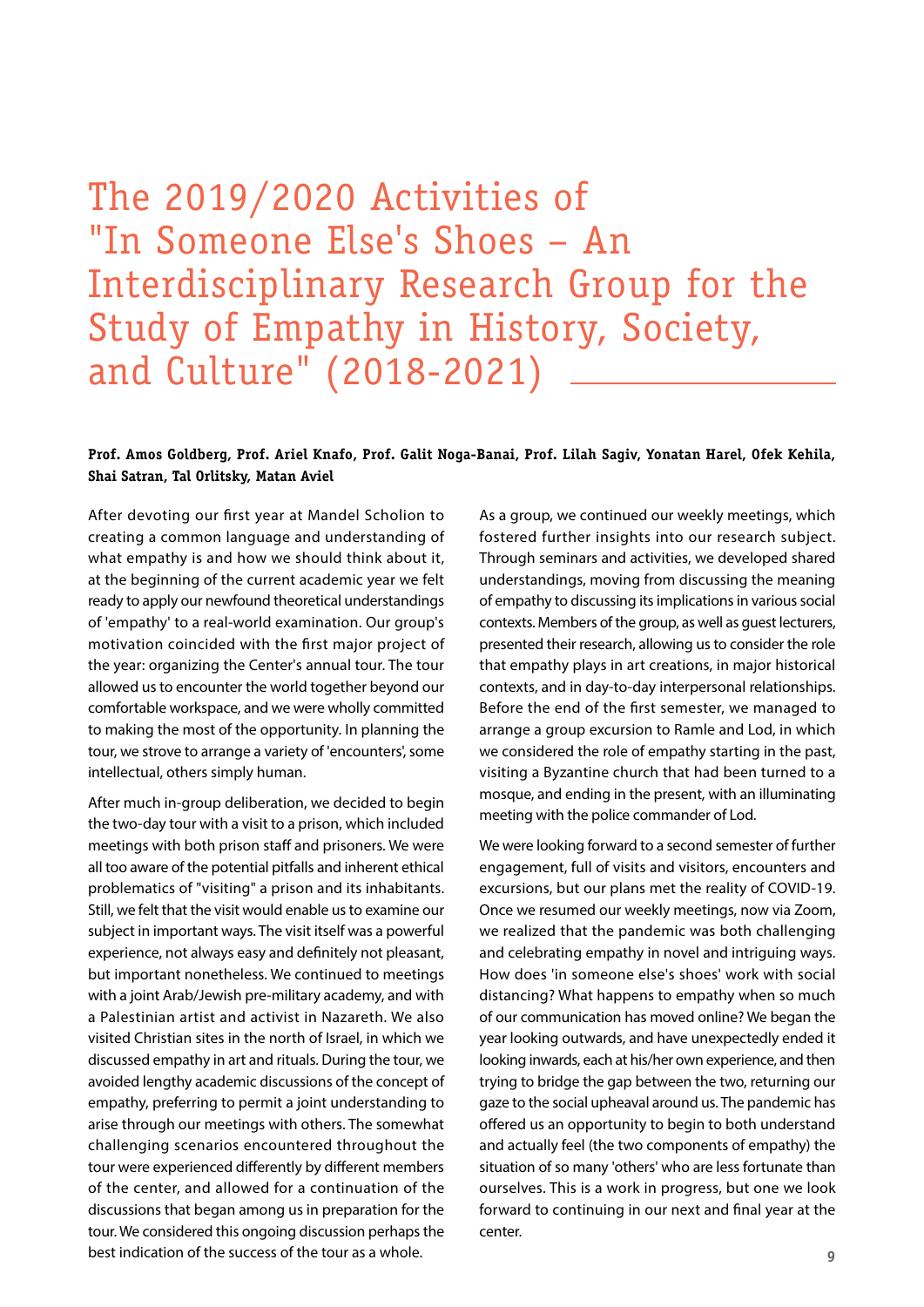### The 2019/2020 Activities of the "Setting Tables - Eating, Social Boundaries and Intercultural Transfers" Research Group (2019-2022)

#### **Dr. Dana Kaplan, Dr. Yair Furstenberg, Prof. Nathat Wasserman, Prof. Zeev Weiss, Hadass Shambadal, Nadia Beider, Shlomi Tsemah, Adi Namia-Cohen, Dafna Israel**

This was our first year as a research group at Mandel Scholion. During this year, we laid the ground for our shared work in the years to come by delineating key issues that crosscut our shared work, by reading foundational texts and by acquainting ourselves with each other's disciplines, fields of study, and individual research projects.

During the first semester, each group member presented their work in our weekly seminar.

**Nathan Wasserman** presented his work on fasting in ancient Near Eastern pre-monotheistic religions, focusing on the hardly noticed fact that fast and fasting are totally lacking in these cultures. Nathan went on to theorize that fasting became a powerful religious tool only around the 6th century BCE. With the rise of monotheism, then, a twofold fundamental change occurred; in the concept of the Divine (as a non-eating essence) and in the formation of the human subject (as a dual entity made of an eating body and a never-eating spirit).

**Dana Kaplan** discussed her research into middle-class culinary tastes in Israel, and the advantages of cultural class analysis more broadly. After a short introduction to the discipline of cultural sociology and its critical

underpinnings, Dana presented Pierre Bourdieu's canonic sociological theory of class-based eating practices in France, and discussed the ways in which she intends to use this approach in her project on contemporary upper middle-class weddings in Israel.

**Yair Furstenberg** discussed the continuity between the social role of eating practices in purity among Second Temple Jewry and the identity discourse that characterized the early Christian community. While the early Christians explicitly rejected the kashrut prohibitions, asserting that 'all is pure to the pure,' they nevertheless embraced the very principles underlying kashrut laws and separated themselves de facto from the pagan environment through distinct eating practices.

**Zeev Weiss** presented his project at Sepphoris, followed by a description of his other fields of research in Roman and Late Antique art and architecture in the provinces of Syria-Palestine. To facilitate the group's discussions, he subsequently proposed a number of topics for consideration presenting a variety of archaeological approaches to these issues.

**Hadass Shambadal** presented her PhD thesis on *Bread Production and Consumption in Roman Period in Palestine*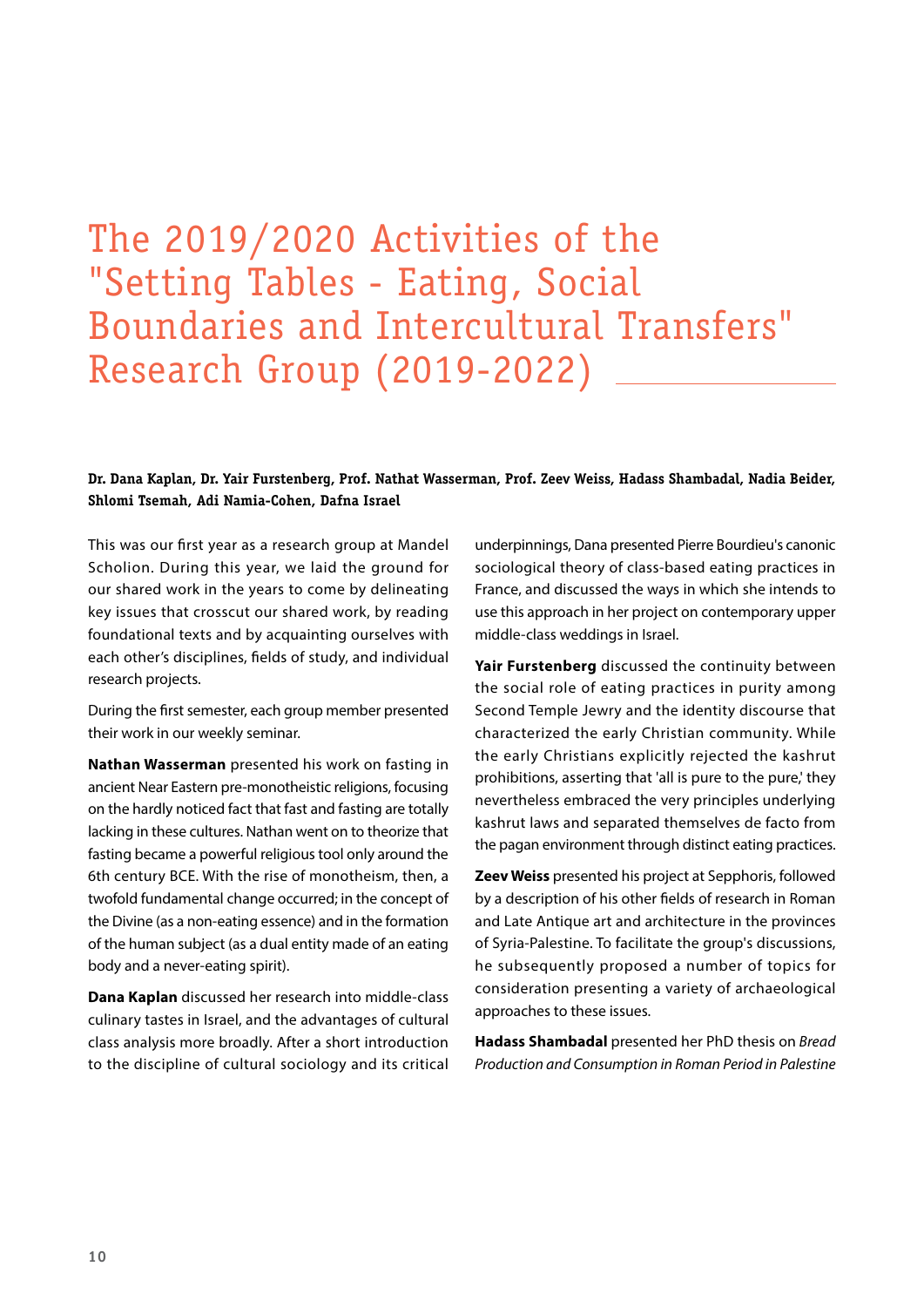*in light of the Archaeological Remains and Rabbinic Literature*. She also presented a chapter from her MA thesis on the *dut*, an underground food storage facility mentioned in Rabbinic literature, for which she offered an archaeological identification.

**Nadia Beider** presented the role of both eating and abstinence practices in the construction and maintenance of social boundaries amongst various social groupings, including those based on class and religion, as well as political identity. Nadia discussed her plan to analyze the relationship between eating habits and identities in contemporary Israeli society.

**Shlomi Tsemach** discussed collective eating prohibitions as well as personal eating-related oaths in the Talmudic era. Comparing the terminology used in both cases, Shlomi suggested that both types of restrictions not only maintain social boundaries but also assimilate individuals into communal cultural norms.

**Adi Namia-Cohen** presented her proposed PhD research on *Food and Eating Culture amongst Jews of the Cairo Genizah society* (969-1250). She also discussed a chapter from her MA thesis on the condemning of gluttony among Ashkenazi Jews in rabbinic moral and halakhic literature of the early thirteenth century.

The second semester was devoted to canonical discussions and major texts that are important for our group's work. We further advanced our mutual interests and started developing small-scale intergroup collaborations. We started the semester by surveying the field of food studies in Israel (led by Dana and Yair). We then discussed canonical sociological writings by Simmel and Elias on eating practices (Adi, Nadia, and Dana). Zeev led our discussion on Chapter 3 of Petronius Arbiter's Satyricon, *The Dinner with Trimalchio* (Cena Trimalchionis). The presentation focused on the banquet at Trimalchio's home. Various details were examined in light of archaeological finds concerning table customs in the cities that were destroyed by the eruption of Mount Vesuvius in the Bay of Naples in 79 CE. **Michael Sadeh** presented his MA research on *Writing Food in Modern Hebrew Literature*. Nathan and Shlomi addressed the meaning of eating and non-eating in both ancient Mesopotamia and during the Mishnaic and Talmudic periods. This comparative approach demonstrated that similar lines of thought underlie the social meaning of eating and refraining from eating with others, even in distant times and places. We invited two guest speakers. Professor **Paul Freedman** (Yale) was supposed to present his work on *Food and Social Status: Medieval and Modern*, but unfortunately had to cancel due to COVID-19*.* **Nurit Goshen**, curator of Chalcolithic and Bronze Age periods, Archaeology (The Israel Museum) discussed *The Feast as a Socio-Political Tool*.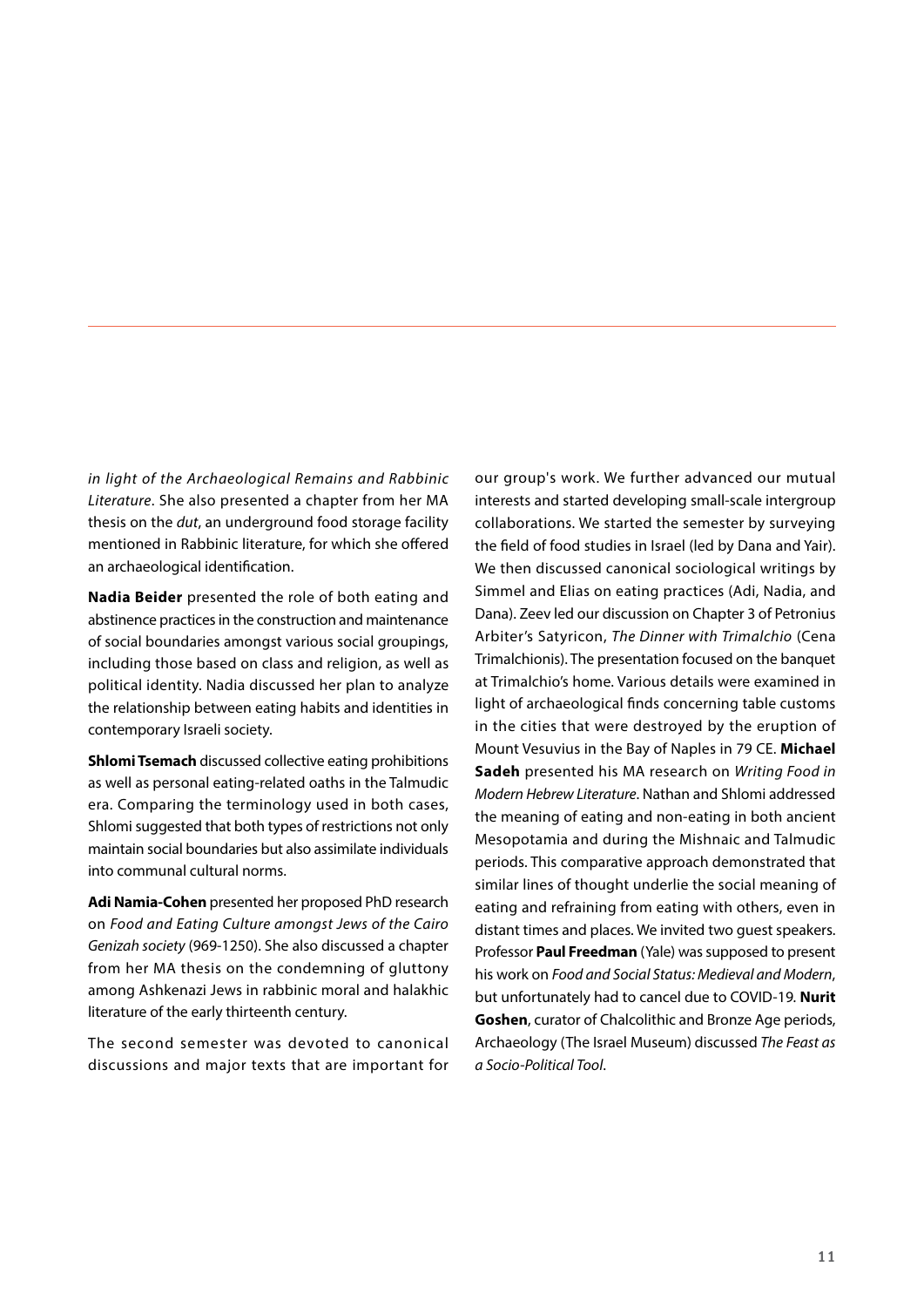# Mandel Fellows

**Dr. Giddon Ticotsky, Department of Hebrew Literature (2017-2020) Dr. Yosi Yisraeli, Department of Jewish History and Contemporary Jewry (2017-2020) Dr. Carla Baricz, English Department (2018-2020) Dr. Omer Michaelis, Department of Jewish Thought (2019-2020) Dr. Yonatan Vardi, Department of Hebrew Literature (2018-2021) Dr. Iyas Nasser, Department of Arabic Language and Literature (2019-2022) Dr. Guy Ron-Gilboa, Department of Arabic Language and Literature (2019-2022) Four fellows left us during the summer of 2020. We wish them luck at their new jobs and fellowships!**

### **Giddon Ticotsky**



According to the Babylonian Talmud, "Three come unaware: The Messiah, a found object and a scorpion." When I won the Mandel scholarship three years ago, this was a find that caught me unaware, a complete surprise. To this day, I am grateful to the former

Academic Head of the Scholion Center and current Head of the Mandel School, Prof. Daniel R. Schwartz, for having decided jointly with the committee members to grant me the scholarship – one of the most precious gifts I have ever received. I shall not forget this show of trust.

The past few months brought with them a scorpion that also came unaware: the COVID-19 pandemic, which taught every one of us how nothing can be taken for granted. This stormy sea only served by way of contrast to accentuate the stability, exceptionality and generosity of an island called the Scholion Center, currently under the steadfast leadership of Prof. Elisheva Baumgarten.

And if two have already come unaware, perhaps the day of the third is not as far off as commonly thought…

My three years at the center were as fertile as they were fascinating. I had the privilege of meeting the finest scholars in a variety of disciplines and my own – modern Hebrew literature – often leading to serendipitous collaborations. I taught dozens of students in six courses in the Departments of Hebrew Literature and General and Comparative Literature, and experienced various types of teaching: from an undergraduate introductory class of eighty students and five teaching assistants through advanced seminars for graduate students to advising an individual graduate student. At the same time, I went back to school myself, taking the Mandel School course in spoken Arabic – a great privilege which is in my view also a necessity for every native Hebrew speaker.

During these years, I took part in dozens of literary events and conference at the Hebrew University and in various cultural institutes in Jerusalem and Tel Aviv. I also had the privilege of organizing two international conferences under the Center's auspices: one with my colleague Dr. Jan Kühne on the work of German-Hebrew poet, Israel Prize laureate Tuvia Rübner, attended by his widow Galila Rübner; and the other on the work of another Israel Prize laureate, poet Dahlia Ravikovitch, attended by her close friend, former Member of Knesset, Yael Dayan.

In addition, I was privileged to curate the Center's permanent exhibition, together with Hebrew University Curator Michal Mor. The exhibition was initiated by the Center's former Executive Director Keren Sagi, with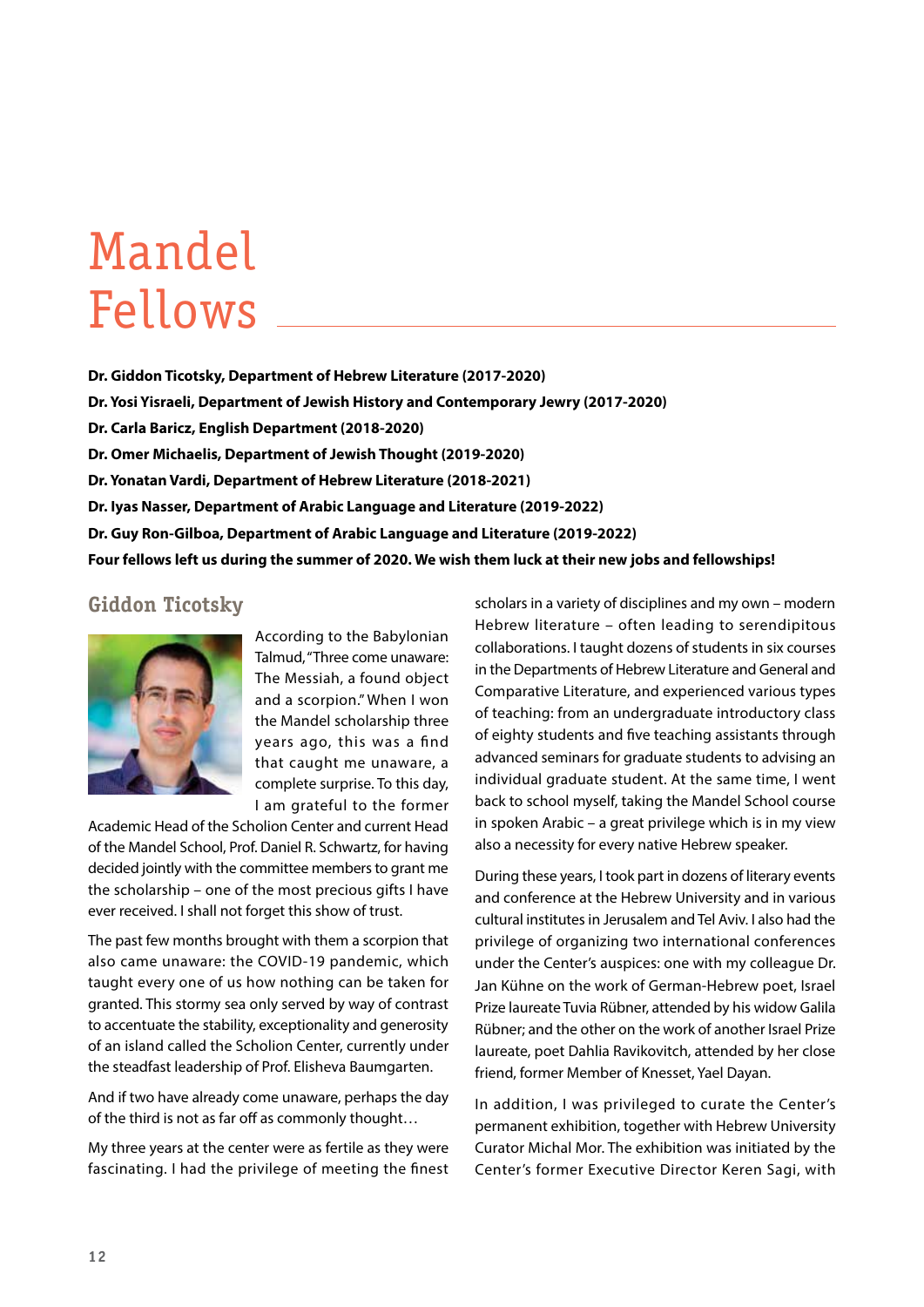the blessing of former Head of the Mandel School Prof. Israel J. Yuval. Entitled "Poetae Docti: Scholarship and Creative Writing," the exhibition paints the portrait of ten former and current scholars in the Faculty of the Humanities who are also authors, to celebrate this unique combination and promote creativity and groundbreaking thought.

Thanks to this warm academic home, I have managed to make significant progress in my research on modern Hebrew literature. I have written nine articles, mostly in English, almost all on subjects I have managed to study in depth thanks to my stay and work at the Center – including on the encounter of modern Hebrew poetry with the classical cultures, on one of S.Y. Agnon's story anthologies, and on Paul Celan's 1969 visit to Israel. I have also edited several books grounded in extensive research, including a selection of articles by Natan Alterman (with Prof. Uri S. Cohen of Tel Aviv University), a selection of articles by Dahlia Ravikovitch, the complete collection of Lea Goldberg's unpublished poems, and two nonfiction books by Haim Be'er.

Towards the end of my stay at the Center, I won the Levi Eshkol Prime Minister's Creativity Prize for Hebrew Authors. The warm responses to the news by my colleagues and friends at the Center will continue to light my way, and I am grateful to them for that as well.

#### **Dr. Yosi Yisraeli**



I am historian of Jewish and Christian thought in the Middle Ages and Early Modern period. Being a Mandel Scholion postdoctoral Fellow since 2017, I have had the privilege of enjoying the generous support of the Mandel Foundation for the past three years. During that period, I have come to learn that the benefits of this fellowship go far beyond its material resources. Embedded in the Mandel School for Advanced Studies in the Humanities, it provides an environment of unique intellectual ferment. The numerous discussions at conferences, panels, field trips, seminars, coffee hours, receptions, and above all, the personal interactions with the other fellows, have been as significant for my research and development as any grant. For all of this, I owe my deepest thanks to the Jack, Joseph and Morton Mandel Foundation, and to all the fellows, members, and faculty who bring this wellspring of knowledge and curiosity to life day after day. In particular, I would like to express my gratitude to the present and previous academic heads of the Scholion Center, Professor Elisheva Baumgarten and Professor Daniel Schwartz, as well as their executive directors, Ms. Yana Abramovich and Ms. Keren Sagi, who did everything in their power to guide and assist.

This year has seen the appearance of my article, **"**When Christian Science and Jewish Providence Collide: Conversion and Biblical Discoveries in the 1390s." Published in *Hispania Judaica*, the paper shows how learned Jewish converts introduced Jewish providential traditions into the political and scientific questions that preoccupied the Christian world, and how enthusiastically these ideas were received in the fifteenth century. The cases explored in this study illustrate the tangible significance of the intellectual synergy among Jews, converts, and Christians to the development of the biblical imagery and scientific theologies on the eve of the early modern period.

Another study that was completed this year and is due to be published in the *AJS Review*, "Jewish Echoes of Anti-Talmudic Literature," aims to reconstruct elements of the conversionist ideology that developed in Jewish quarters since the thirteenth century. Although this movement had quite an impact on both Christian scholarship and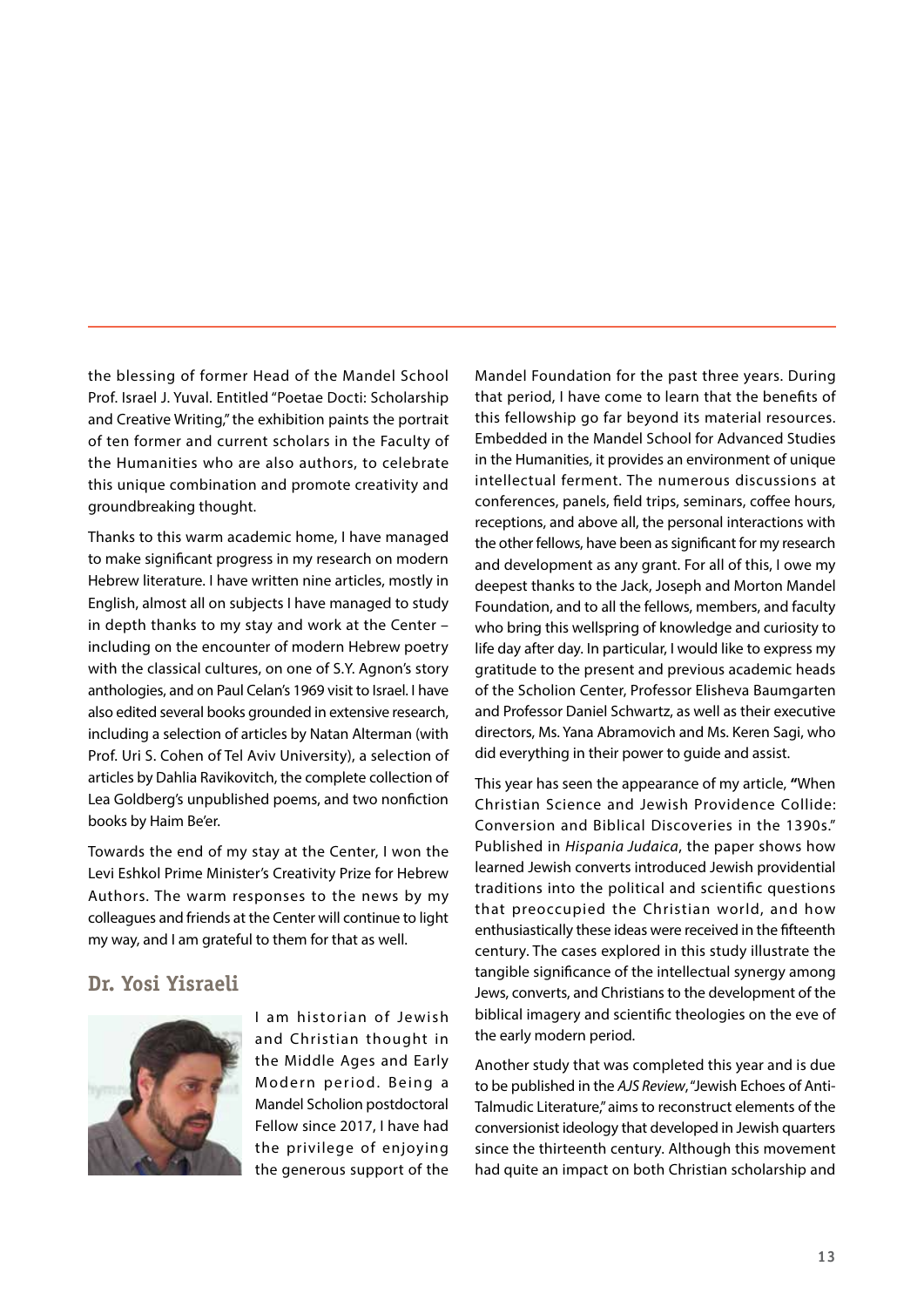actual conversions, it is usually portrayed in historical documents through the eyes of either its Christian patrons or its Jewish antagonists. Thus, it remains, in large part, a story behind a story, waiting to be told. This article takes a step in this direction.

Some collaborative projects, however, take longer to mature. In the winter of 2017, during the first year of my fellowship, I had the opportunity to organize, together with Prof. Claude B. Stuczynski from Bar Ilan University, an international conference under the title *Converso Paulinisms and Other Judeo-Christian Pauline Moments*. The aim of this colloquium was to reconsider how Jewish converts used the image of Paul the Apostle, and his Epistles, in order to recreate their own place in the Church. Bringing together (at Mandel Scholion) scholars who study the interpretation and reception of Paul in different historical settings – from late antiquity to the present – we learned how the readings in the Pauline corpus served (and continue to serve) as a vehicle for defining the relations between Jews and Church, thus radically changing at different historical junctures. On this occasion, I presented my own findings on how the converso crisis of the fifteenth century gave way to new historical readings of Paul as a Jewish convert and helped reshape the ideal of the Pauline conversion. The conference began a series of thoughtful conversations that have continued since and evolved in different academic venues; they are expected to yield significant fruit in the coming years.

In addition to research, Mandel fellows are required to teach two courses annually. Working with the departments of History, Jewish History, and Comparative Religion, this was a wonderful opportunity not only to gain teaching experience, but also to develop a variety of new courses on conversion, the concept of a Jewish dogma, Christian Hebraism, and the writing of Jewish history in the sixteenth century.

Next year I will be joining the Center for Jewish Studies at Harvard University as a Harry Starr fellow. It is an exciting new chapter that I very much look forward to. As all good things come to an end, I say my farewell with sadness but also with much satisfaction and gratitude.

#### **Dr. Carla Baricz**



I am a scholar of European literature, and in my academic life this work has taken many — sometimes surprising forms. In my day-to-day work, I am a specialist in early modern British literature, in particular of Shakespeare and of the

early modern London stage. More broadly, I am also a comparatist working in Italian, Romanian, and sometimes French, with a background in literary translation. Over the past two years at Mandel Scholion, I have tried to embody the full potential of the life of the mind, bringing together scholarship, translation, and creative work to sustain what the critic Northrop Frye calls "the educated imagination."

First of all, I would like to extend my thanks to the Mandel Foundation, whose unparalleled support has made possible my intellectual pursuits, and whose establishment of the Mandel School for Advanced Studies in the Humanities, and more specifically, of the Mandel Scholion Postdoctoral Program, has contributed not only to my professional development, but also to my intellectual life and to my sense of scholarly vocation. I also would like to thank Professor Daniel Schwartz and Professor Elisheva Baumgarten for their wise, generous, and always kind mentorship and support. Thank you, too, to the senior scholars, postdoctoral fellows, graduate and MA students, and to the wonderful staff at Mandel Scholion for the many conversations over coffee, for their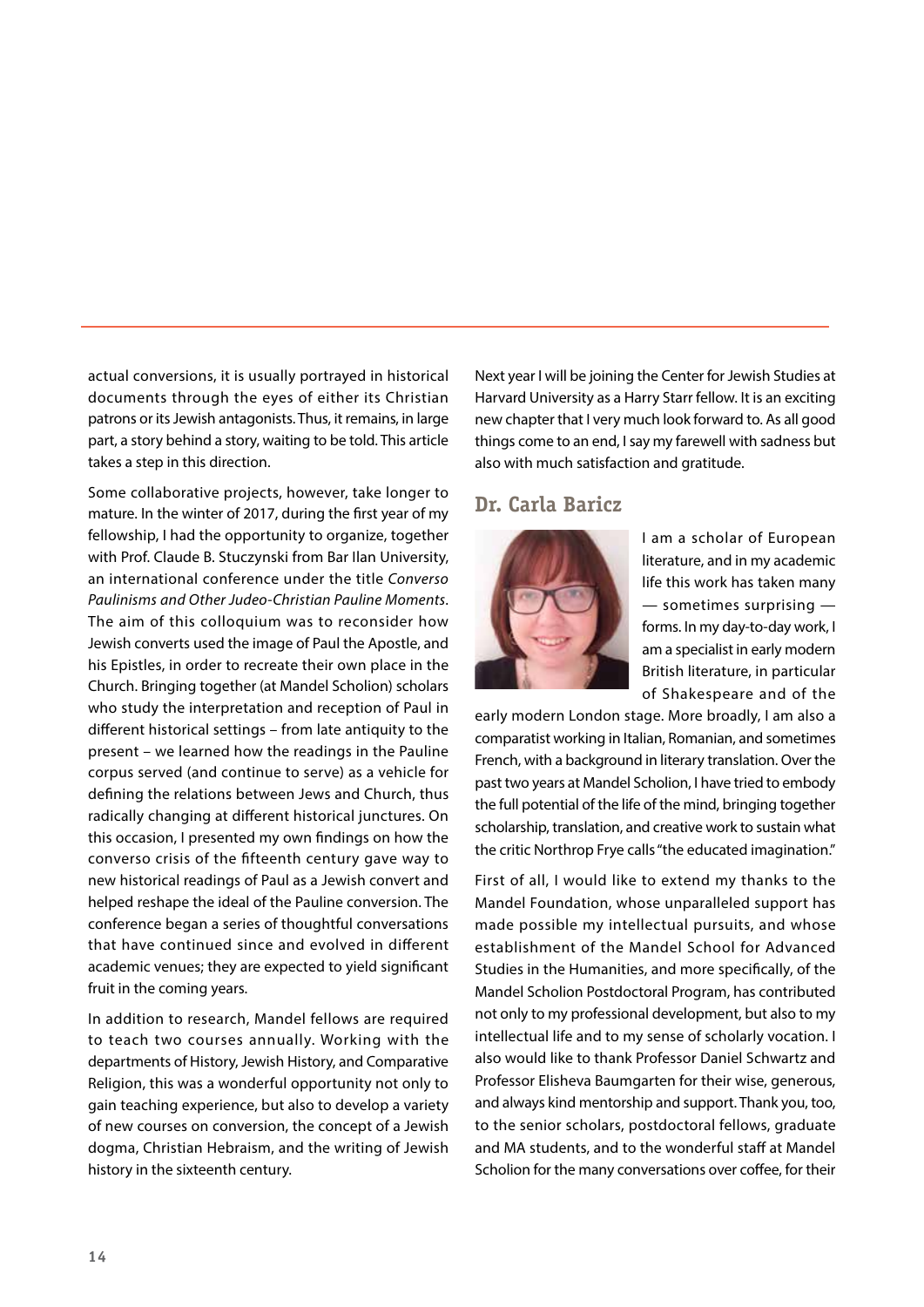collegiality, guidance, friendship, and advice. You have not only enriched my tenure in the program but have constituted it. And, as always, a very grateful thanks to Ms. Yana Abramovich, whose day-to-day help at the center has been invaluable.

I would like to say a few words about my work over the past two years at Mandel Scholion. I have been completing the manuscript of my first monograph, which began as a dissertation project that traced the evolution of serial drama from the Tudor entertainment to the seventeenth-century commercial play and sequel, considering the development of the serial form both on London's stages and in its print shops. While at the Center, the project has evolved into a cross-over trade monograph that more broadly explores the history of the sequel form in English literature, considering questions about narrative structure, particularly what Henry James calls — in the Preface to *Roderick Hudson* — the idea that "really, universally, relations stop nowhere, and [that] the exquisite problem of the artist is eternally but to draw. . .the circle within which they shall happily *appear* to do so." In other words, the project has evolved into a consideration of repetition as one of the fundamental units of all literary form, approaching the question of sequel writing as a historical and narratological one.

This year, an article from the project, "Richard Jones' *Tamburlaine*, or How to Print an Early Modern Play and Sequel," appeared in the summer issue of the *Sixteenth Century Journal*. I have also had the opportunity to present work related to this project at the 2018 International Marlowe Society meeting in Wittenberg, Germany, where I spoke about the competing editions of Christopher Marlowe's *Tamburlaine* plays and *Doctor Faustus*, and at the 2019 Shakespeare Association of America conference in Washington D.C., where I spoke about "Piracy and the Fashion for Turk Matter in the Drama of the 1580s and

1590s." Drawing on the same work, I also gave a talk about failed sequels at the monthly colloquium of the Modern Language Department at Ben Gurion University and a talk on form and seriality in the work of John Milton at one of the Mandel Center conferences organized last year.

While at Mandel Scholion, I have also had the pleasure to teach a number of courses in the English Department at the Hebrew University. In the 2018-2019 academic year, I taught a year-long MA seminar entitled "Not Shakespeare: Imitation on the Early Modern Stage," which examined how and why Shakespeare became the "soul of [his] age," when so many of his contemporaries wrote works that explored similar issues, often in similar ways. In the 2019-2020 academic year, I then taught two undergraduate electives. The first, "Renaissance Love Lyric," aimed to introduce students to a variety of early modern lyric forms by focusing on love poetry. The second, "Romancing Shakespeare," was an upperlevel seminar that considered tragicomedy and formal experimentation in Shakespeare's late plays. In addition, over the past two years, I also supervised a number of seminar papers related to the courses above, as well as an MA thesis on rituals of dismemberment in the plays of Christopher Marlowe. I very much enjoyed getting to know and being able to work with the students at Hebrew University, and I look forward to supervising several other seminar papers this summer.

In addition to my primary research and my teaching obligations, while in Jerusalem I also had the pleasure of writing a number of articles, literary essays, and general audience pieces, which, while unrelated to my main research, enriched my intellectual life. I published a translation of Benjamin Fondane's essay on Eastern European theater history and wrote what eventually became a long article on the sub-genre of the "book history" novel, popular from the 1980s onwards. I also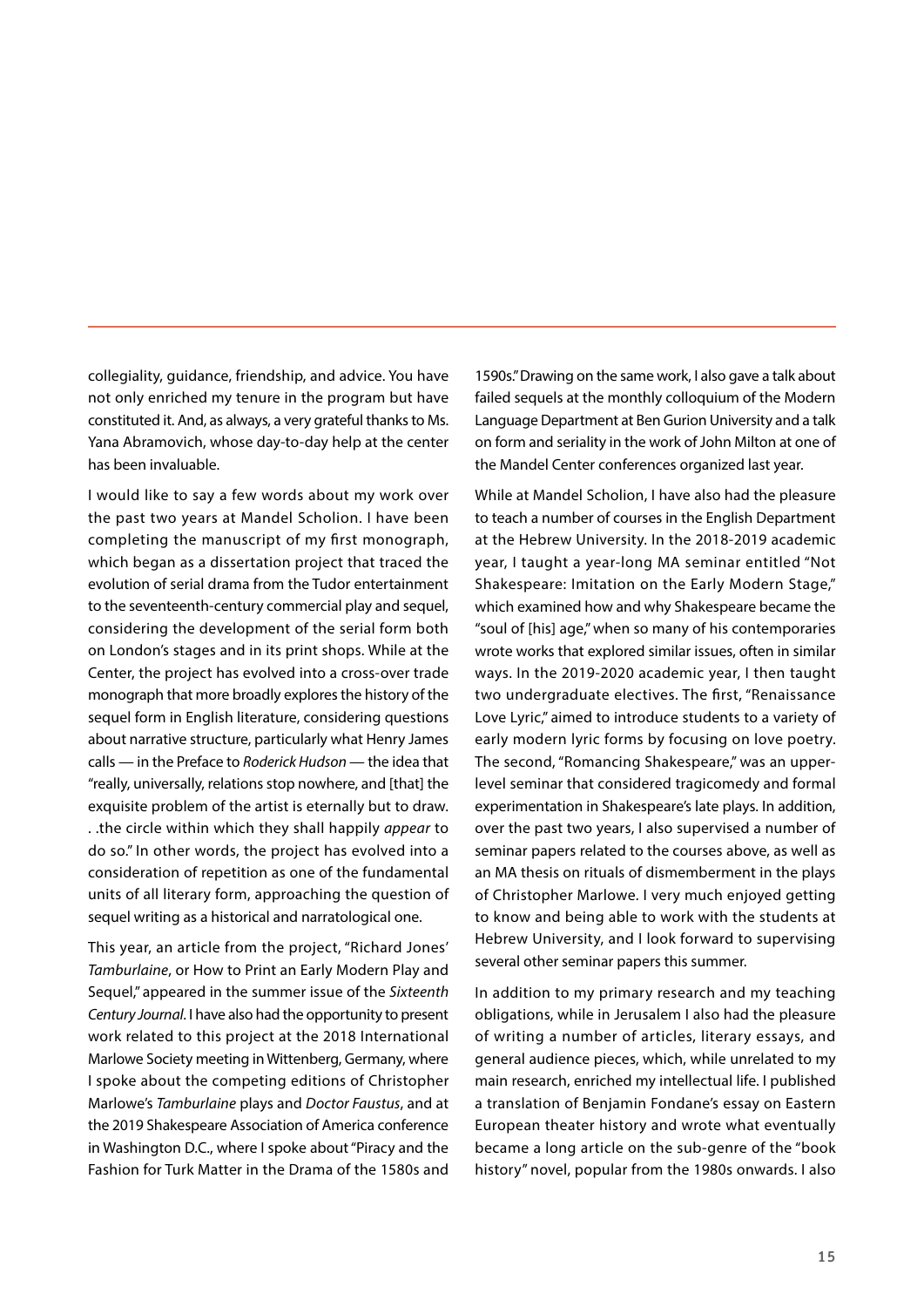wrote a series of critical essays for the literary magazine *Ploughshares*, sponsored by Emerson College, which focused on classics and contemporary novels that I consider critical for today's general readership. Articles include pieces on Tove Ditlevsen's *Copenhagen Trilogy*, on Hilary Mantel's *Mirror and the Light*, on the letters of Rainer Maria Rilke, Marina Tsvetayeva, and Boris Pasternak, and on Ali Smith's rewriting of Shakespeare's *Winter's Tale*, entitled *Summer*. In addition, I wrote pieces for the *L.A. Review of Books* and the *Observator Cultural*  and translated poems by Radu Vancu.

It is with both sadness and gratitude that I bid farewell to all the wonderful people who call Mandel Scholion home—and to the time I spent in Jerusalem—as I look ahead to beginning a new position at Yale University, where, starting this fall, I will be subject librarian for English and Comparative Literature. I would like to wish all the best to the continuing and incoming postdocs, to the research groups old and new, to the many scholars who frequent the Mandel School for Advanced Studies in the Humanities, and to the graduate students, staff, and affiliates. May you continue to thrive and may your work and your scholarship always come from a place of joy.

### **Dr. Omer Michaelis**



I am a scholar of medieval Jewish and Arabic philosophy. In my work, I focus on the close connectedness of Jewish and Muslim thought in the lands of Islam. This trait of the medieval world of Islam requires that the study of the history of

ideas in this realm disregard religious borders and be characterized by an effort at multi-dimensionalism. Another central motivation in my work is the study of the dynamics of traditions, with a focus on the Jewish tradition. The central question that guides me in this context is: How is the "new" produced, introduced and further transmitted in the Jewish tradition? I ask which patterns of knowledge and orientations, though not part of earlier strata of the Jewish tradition, came to be adopted by it, and how such adoption occurred.

I have been in residence at the Center as a Mandel Post-Doctoral fellow since the autumn of 2019. During the year, I have had the honor of taking part in an environment of collaborative research, and the privilege of sharing ideas, presenting work in progress, and receiving advice from senior and junior scholars alike, in a rich framework for research in the Humanities, in a time of global crisis and uncertainty. I would like to extend my deep gratitude to both the academic and the administrative directors and staff at Mandel Scholion, as well as to all my friends and colleagues there.

Much of my time at Scholion, both in my office and during the period of pandemic seclusion, was devoted to revising the manuscript of my dissertation with an eye toward publication. The work deals with the function of crisis discourse, as employed by Moses Maimonides (1138-1204), in the integration of knowledge and in the transformation of patterns of organizing and transmitting that knowledge.

As a Mandel fellow, I also taught a year-long course at the department of Jewish Thought, entitled "Memory and Forgetting in Medieval Judaism."

With the start of the coming academic year, I will join the Faculty of the Humanities at Tel Aviv University, where I seek to develop my project on the Role of Discourses of Forgetting in Medieval Judaism, as well as offering courses on philosophy, hermeneutics, migration of knowledge and the refashioning of both Jewish and Islamic traditions in the Middle Ages.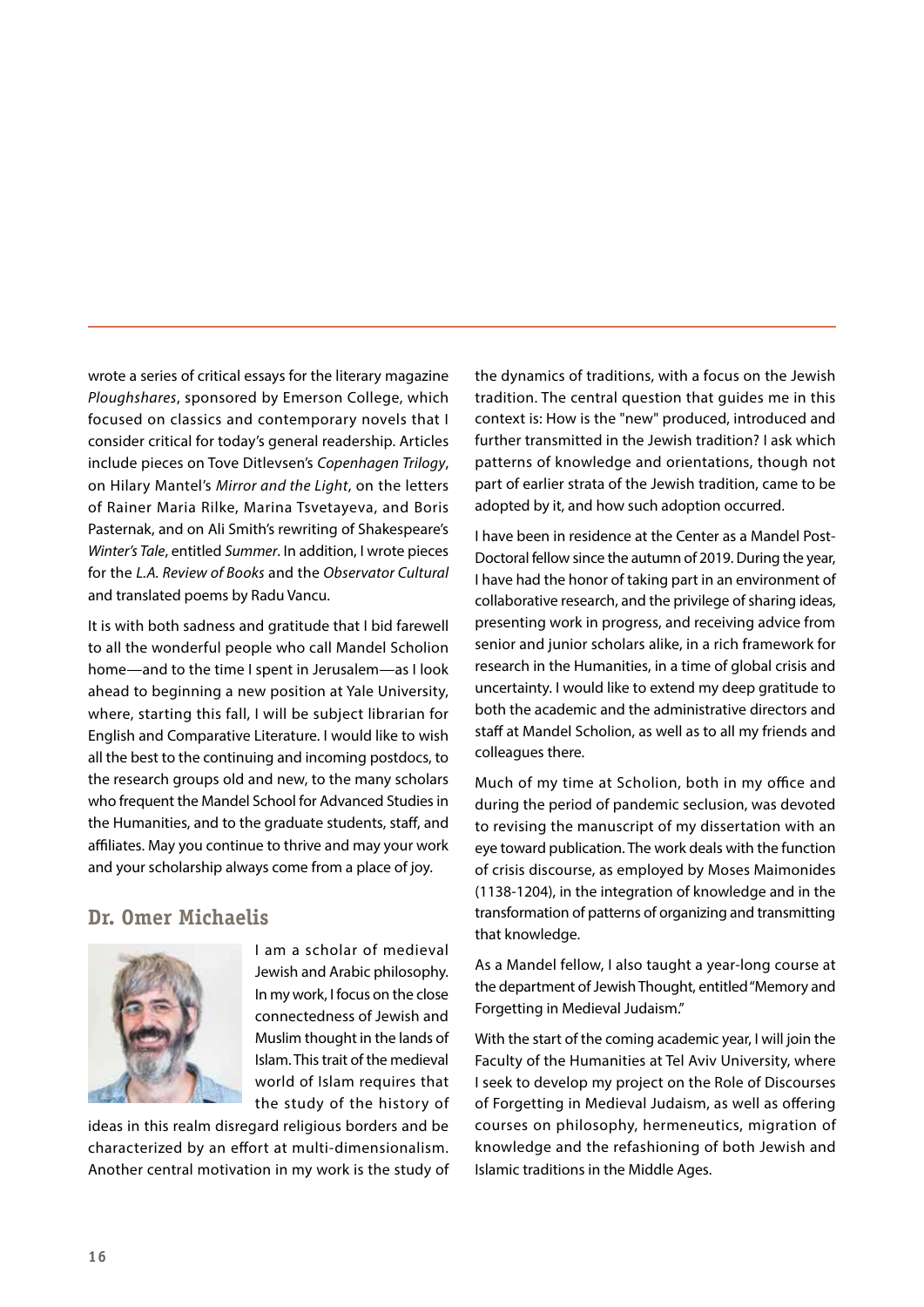# Seminars

January 9,2020 **Dr. Iyas Nasar** Despair as Consolation in Pre- and Early Islamic Poetry

May 7, 2020 **Dr. Omer Michaelis**  Intellectual History of the Jews and Muslims in the Medieval Islamicate World: New Insights from the Genizah

June 4, 2020 **Dr. Guy Ron-Gilboa** Elusive Wonders and Moral Agency in "The Book of the Marvels of India"

# Conference  $\_\_$

January 23, 2020 **Conference about the poetry of Tuvia Rübner**  Organized by Dr. Giddon Tickotsky and Dr. Jan Kühne



In January the Center held an international conference dedicated to the work of German-Hebrew poet Tuvia Rübner.

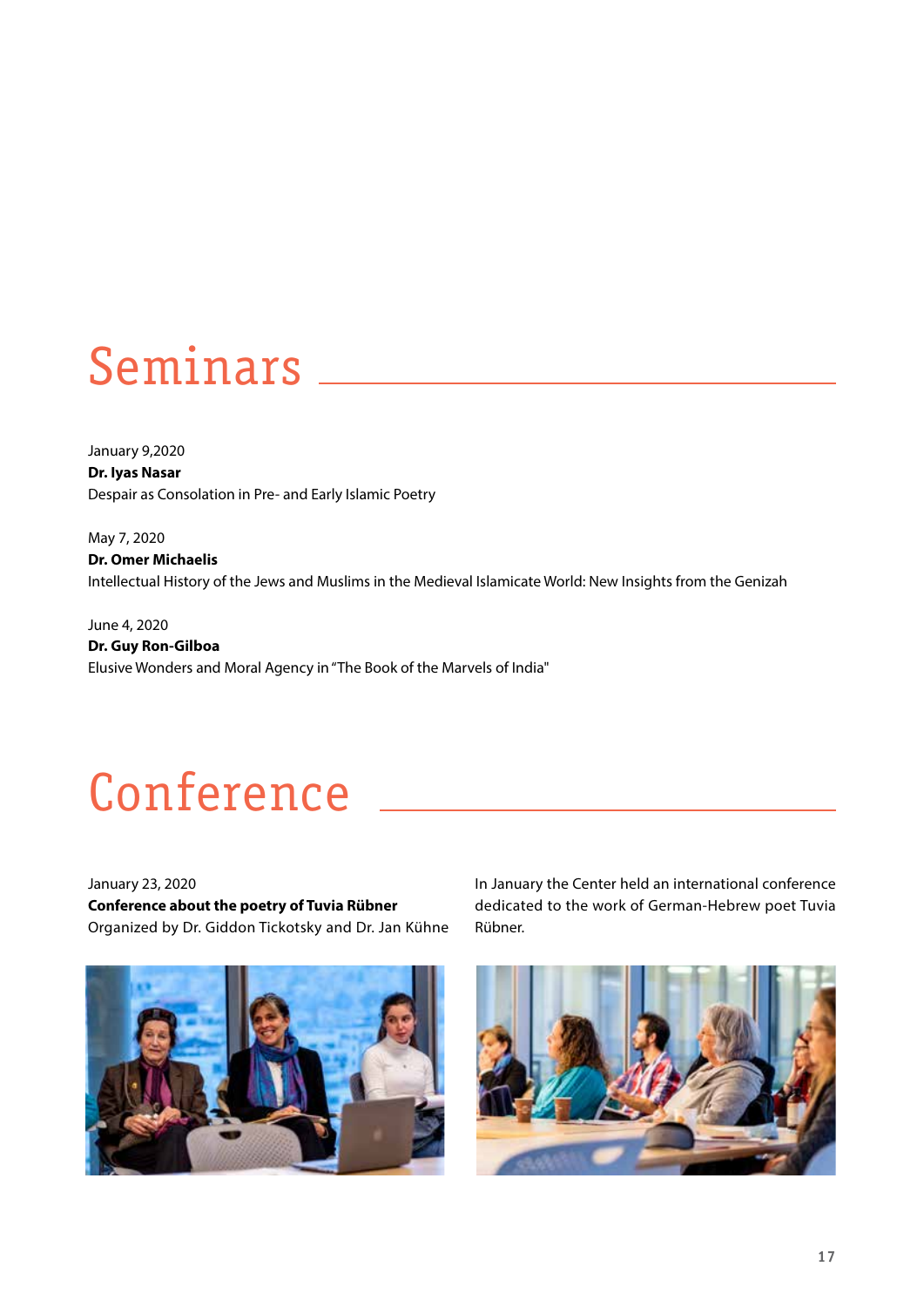Rübner, who passed away last year at the age of 95, is considered a prominent author in both Israel and Germany: he won the Konrad Adenauer Literature Prize as well as the Israel Prize for literature, and in many senses became an ambassador of German literature in Israel and of Jewish-Hebrew literature in German speaking countries, even in times when German culture was a taboo in the young state of Israel. Gershom Scholem once said that Agnon's winning of the Nobel Prize for literature in 1966 was in part thanks to Rübner's translation of Agnon's works into German.

The conference was a unique venue for a German-Israeli dialogue on Rübner's rich oeuvre as a poet, translator, literary scholar, and photographer. It also marked the Center's cooperation with our neighbours, the Martin Buber Society of Fellows (MBSF), as the conference was a joint initiative of Dr. Giddon Ticotsky, a Mandel fellow, and of Dr. Jan Kühne, a MBSF fellow. A full video recording of the conference is available on the University's Youtube channel, and the proceedings of the conference will be published in a special issue of the Hebrew academic journal *Criticism & Interpretation: Journal for Interdisciplinary Studies*, edited by Ticotsky and Prof. Tamar Wolf-Monzon.

### **Poem | Tuvia Rübner (2009)**

But now green has been created and it is good, it is good.

A wagtail in its grey coat and yellow vest nods its tail in agreement as the prancing bird on picket posts has returned and will return yet again.

Two lizards are here-and-gone sun glimmer, fugitive bliss - May he be blessed for his creations' glory.

Now the pecan tree sheds its leaves green-verses punctuating the air and mischievous clouds seduce the soul of a stunned blue and a poem brings back, also in its brokenness, a heart to a heart, and to what is not.

Translated by Rachel Tzvia Back

#### **שיר | טוביה ריּבנר )2009(**

אֲבָל עַכְשָׁו נִבְרֵא יַרֹק כִ ּי טֹוב, כִ ּי טֹוב.

וְנַחֲלִיאֵלִי מִהַנְהֶן בְּמוֹ זְנַבוֹ בִּמְעִילוֹ הַאֲפַרְפֵּר, אֲפָדַתוֹ הַצִּהְבֵּה כִי שׁוּב חַזַר וְשׁוּב יַחֲזֹר הַמְנַתֵּר עַל כְּלוֹנְסֵאוֹת.

> שׁתֵי לְטַאוֹת יִשׁנַן אִינַן - נצנוּץ שׁל שִׁמַשׁ, וּמִבְרַח ֿשׁ**יּתבּר**ך על שבח מעשה ידיו. עֵץ הַפֵּקַאן עַכְשַׁו מַשִּׁיר וּמֵנַק<sub>ׁ</sub>ד את האויר ועננים משׁוֹבִבים נפשו של כחול נדהם

וֹשִיר מַשִׁיב גִם בּשִׁבְרוֹ לֵב אַדָם עַל אַדַם וְכֵן עַל לֹא.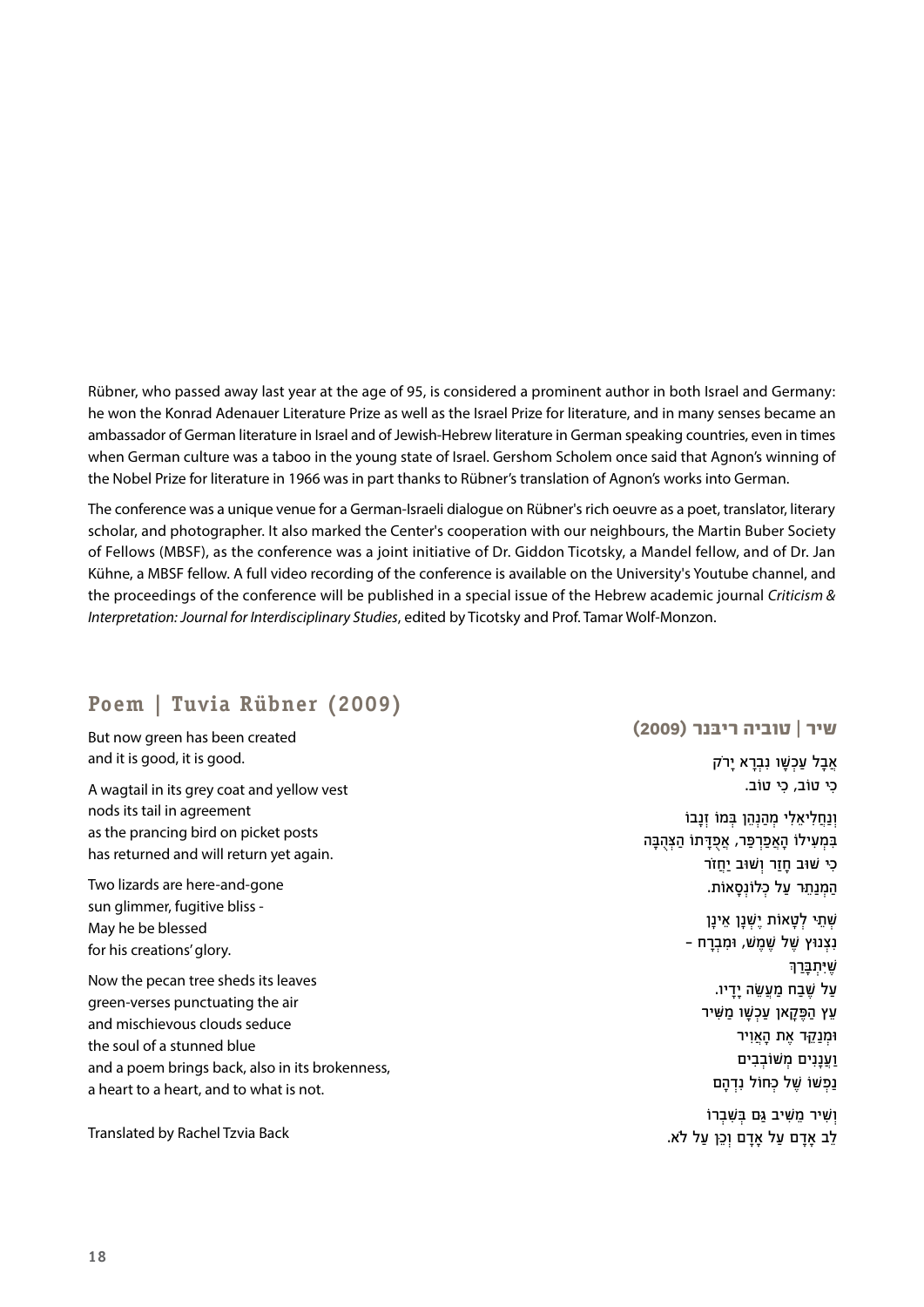# Field Trip (November, 2019)

Organized by the "In Someone Else's Shoes – An Interdisciplinary Research Group for the Study of Empathy in History, Society, and Culture" group

The conceptual basis of our tour emerged from the main problem we tackled in our first year at Mandel Scholion, namely, defining the concept of empathy. Discussion eventually led us to understand each other's theoretical grounds on the topic, but also to recognize that our varied approaches to empathy required that we establish a number of agreed-upon assumptions.

As it turns out, physiological schemas, history of art analysis, literary analysis, and philosophical justification could not produce harmony in our discussions, but rather a relation based on some sort of a waiver from all parties involved. Thus we were led to define some basic foundations upon which our discussions could move forward. We reverted to acknowledging the main gap upon which empathy grounds itself: the sphere between the self and the other. From there we aimed to articulate different actions toward the other, along with their motivations, possible justifications, and implications.

In arranging the tour, we followed this line of thought, thus creating a space in which we would be able to meet others and hear their perspectives. An element of uncertainty was maintained, for we only informed those we were to meet of the main topic, thus allowing them to freely present their views on it. Hence, when we visited the jail, for example, we did not know what to expect, what we would hear, and, more pertinently, how we would feel. Similarly, we did not know what would occur during the other activities, which we did not lead.

These meetings and related activities comprised one aspect of the tour, while the complementary aspect was the group members' presentation of different approaches



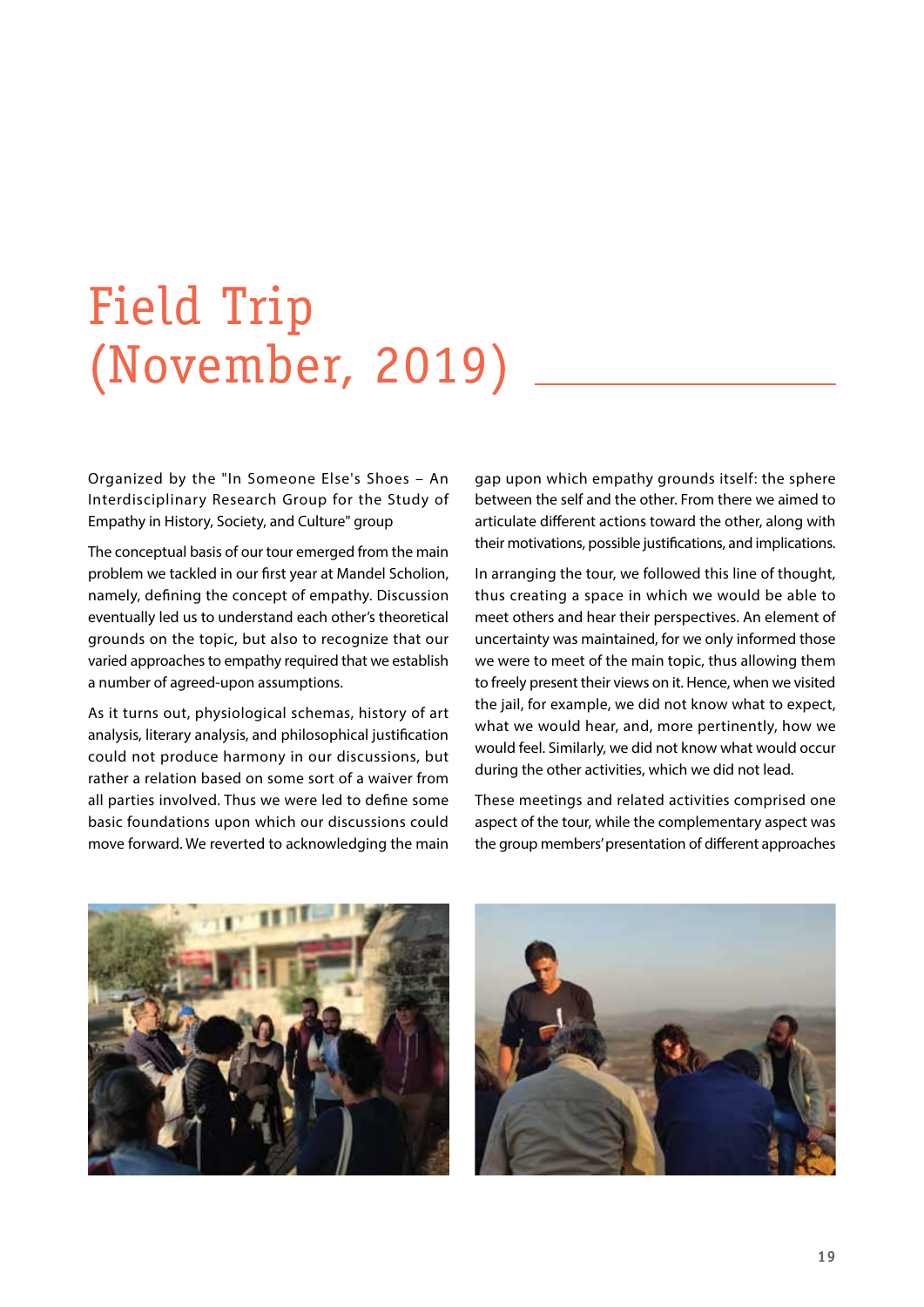to empathy. These presentations either directly related to the meetings or related indirectly through the concept of empathy.

Via this balance – between our presentations and others' self-presentations – we aimed to address our main topic, which was the concept of empathy, its possible value, and its social implications. By presenting our own thoughts throughout this tour, we hoped to be able to transform them. Our final goal was to make time for reflection during which we could think about and rethink our own positions. We anticipated that other Mandel fellows might fruitfully undertake similar reflection. Accordingly, we hoped to initiate a discussion on the topic of empathy at Mandel Scholion that would enrich us both individually and as a group.

We indeed witnessed this discussion, which has become an ongoing one among the Mandel fellows. Thus, we believe that we achieved our primary goal, thanks to our conceptual design of the tour: we did not deal with the topic of empathy directly, but rather with our varied reflections on it, while the topic "presented itself to us" through the others we met on the tour.





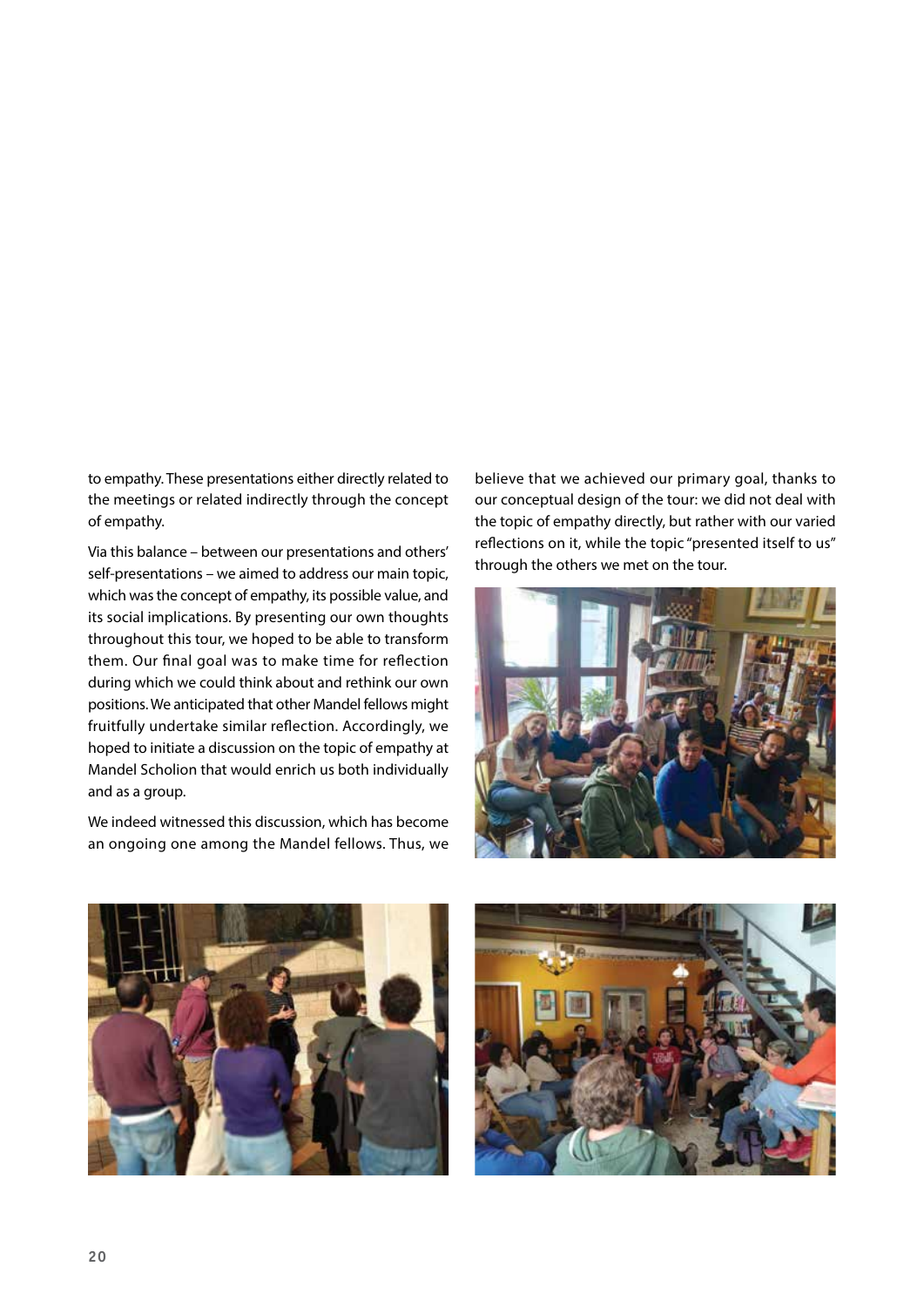Coming up at Mandel Scholion 2020-2021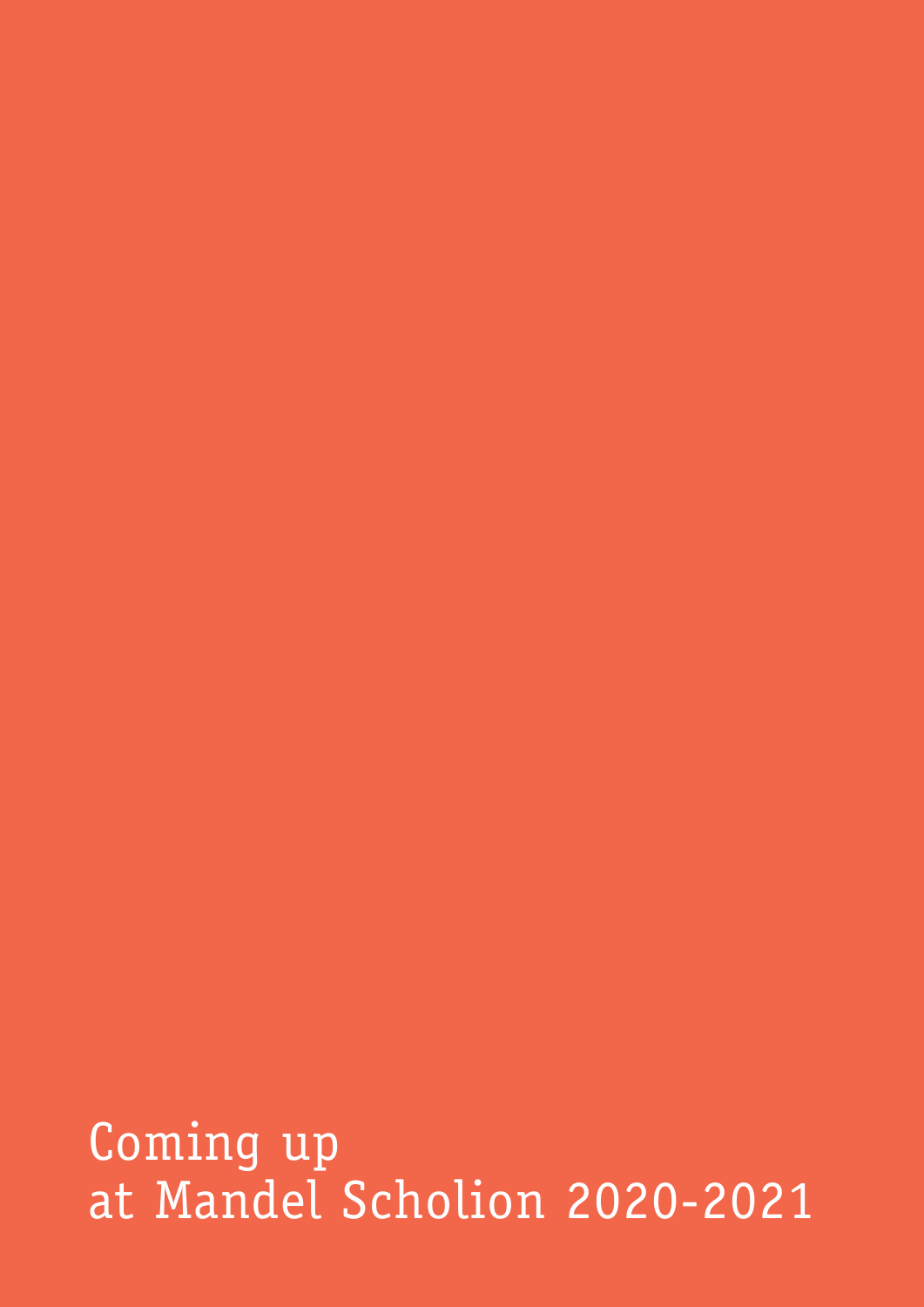# Our New Research Group: "Past and Past Perfect" (2020–2023)

The past plays a decisive part in the formation of the present, for individuals and groups alike. At the same time, it is becoming increasingly clear that the present plays a pivotal role in the construction of the past, and that the latter "changes" due to political, cultural, religious, and social currents. Recent years have seen a significant increase in studies dealing with the place of the past in the present, and the role of the present in determining the "memory of the past" and its formation. Such studies, however, have mostly dealt with modern societies or individuals.

The research group "**Past and Past Perfect**" (Hebrew: בעבר העבר" **The Past of the Past**"), composed of researchers studying societies in the Near East and the Mediterranean in ancient and medieval times, examines an intriguing question: How did pre-modern societies perceive their past? What role did it play in their own present, and what role did their "present" play in their conceptions of their past? This novel historical investigation of "double backwardness," in diverse periods, societies, and regions, will yield a rich and nuanced understanding of the "formation of memory" in each of the studied groups. The central goal of "Past and Past Perfect" is to identify the impact of various causes and contexts on the crystallization and expression of this "memory of the past" in a wide range of historical, cultural, social, and political circumstances. To this end, our group will address three major themes:

**Stories of Genesis** will concentrate on the memory of the distant past that tells of the origins of groups, dynasties, and ruling institutions, as well as the foundation of spaces such as cities, palaces, and sanctuaries.

- **Continuity and Change** deals with the sense (or illusion) of endurance and transformation, in spite of – or as a consequence of – ethnic, religious or political changes.
- **Memory and Oblivion –** Which personalities, events, and sites of the past (real or imagined) have the investigated groups'remembered,' which were ignored or forgotten, and which were intentionally forced into oblivion?



**Members of the group**: **Prof. Reuven Amitai, Prof. Uzi Leibner, Prof. Nili Wazana, Prof. Alexander Yakobson, Ronnie Agassi, Reut Avitan, Inbal Lev-Ari, Anita Reisler, Noa Goldberg**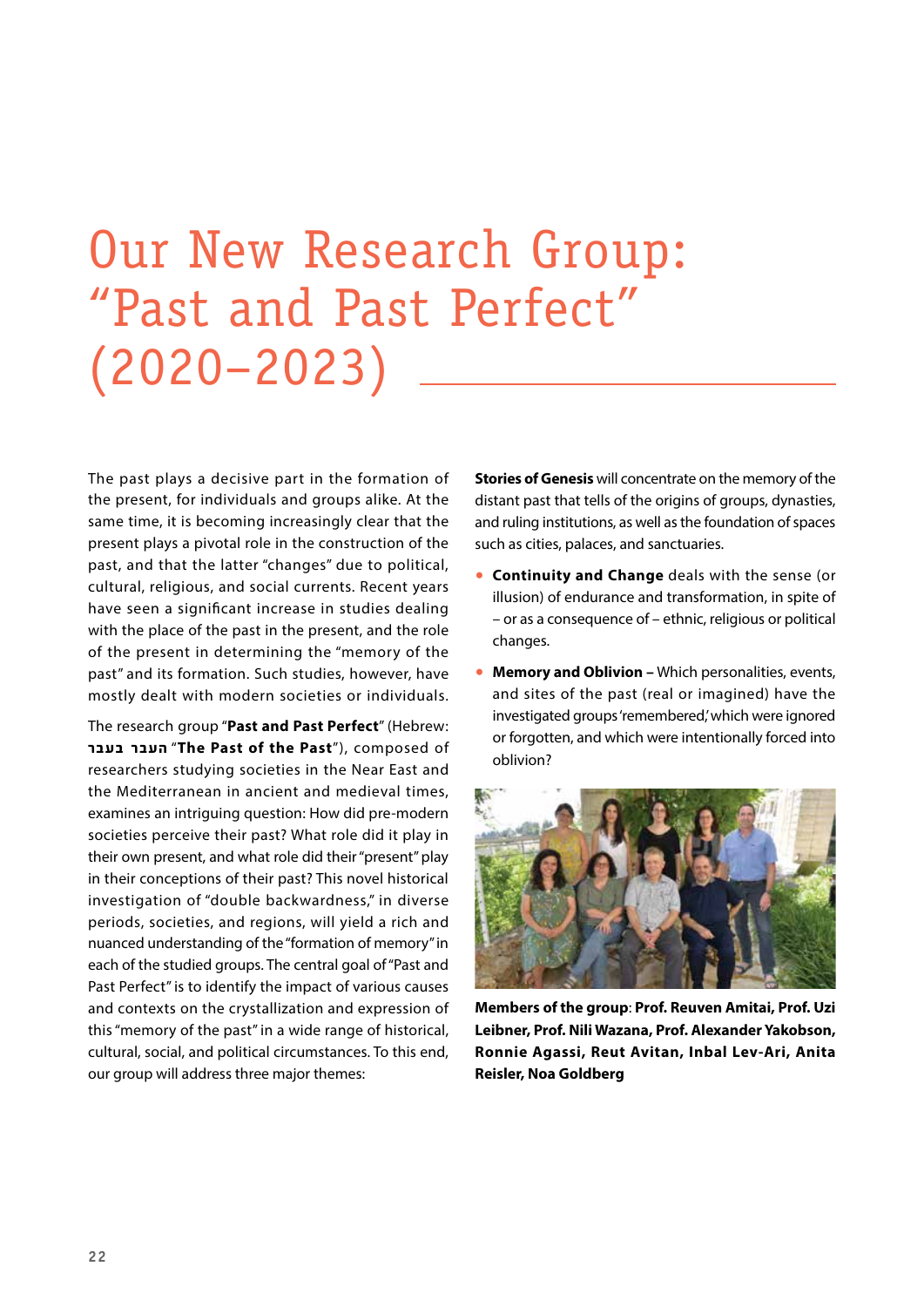# New Mandel Postdoctoral Fellows

### **Dr. Michael Lukin, Institute of Arts**



Dr. Michael Lukin studies the traditional culture of Yiddish speakers in eastern Europe. His dissertation, written under the supervision of Prof. Edwin Seroussi and Prof. Galit Hasan-Rokem, discusses the poetics and music of the Yiddish folk song and traces the emergence of this folklore, its characteristic

features, and its social functions. In 2019, as a Polonsky Visiting Fellow, Lukin participated in the Oxford Seminar in Advanced Jewish Studies, "Between Sacred and Profane: Jewish Musical Cultures in Early Modern Europe". In this framework he explored the so-called "mediaeval" ballad in eastern Yiddish, its resemblance to Klezmer music, and its remoteness from the German balladic tradition. From 2016 to the present, he has taught courses on Jewish music, Hassidic musical thought, and Yiddish verbal folklore at Sapir Academic College and Bar-Ilan University. His new project is dedicated to the aesthetics and semiotics of traditional eastern Ashkenazi music, with a special emphasis on cantorial art, paraliturgical singing, Klezmer improvisation and the Yiddish lyric folk song. The project aims to shed light on these repertoires' affinities with the western European heritage, as well as with their Slavic surroundings and with Jewish music from the Ottoman realm.

### **Dr. Hadar Feldman Samet, Department of Jewish Thought**



Dr. Hadar Feldman Samet completed her doctorate in the Department of Jewish Thought and the Mandel School for Advanced Studies in the Humanities PhD program at the Hebrew University in 2018. Her main scholarly interest is histories of Jews in Muslim contexts, and she

specializes in Sephardi and Ottoman Jewry between the 16th and 20th centuries. For the past two years, she was a postdoctoral fellow in two research groups at the University of Pennsylvania's Katz Center and at Harvard University. Much of her scholarship has been dedicated to the Sabbatian messianic movement, and Hadar has worked extensively on multilingual manuscripts produced and used in the Ottoman Empire. Her research offers a cross-disciplinary approach to the study of mysticism and intercultural encounters, and explores their manifestations in poetry, ritual and faith, musical traditions, popular culture, and communal life. As a Mandel fellow, she aims to delve into the understudied intersection between mysticism and modern revolutionism in the late Ottoman era, and its roles in the formation of cultures and societies.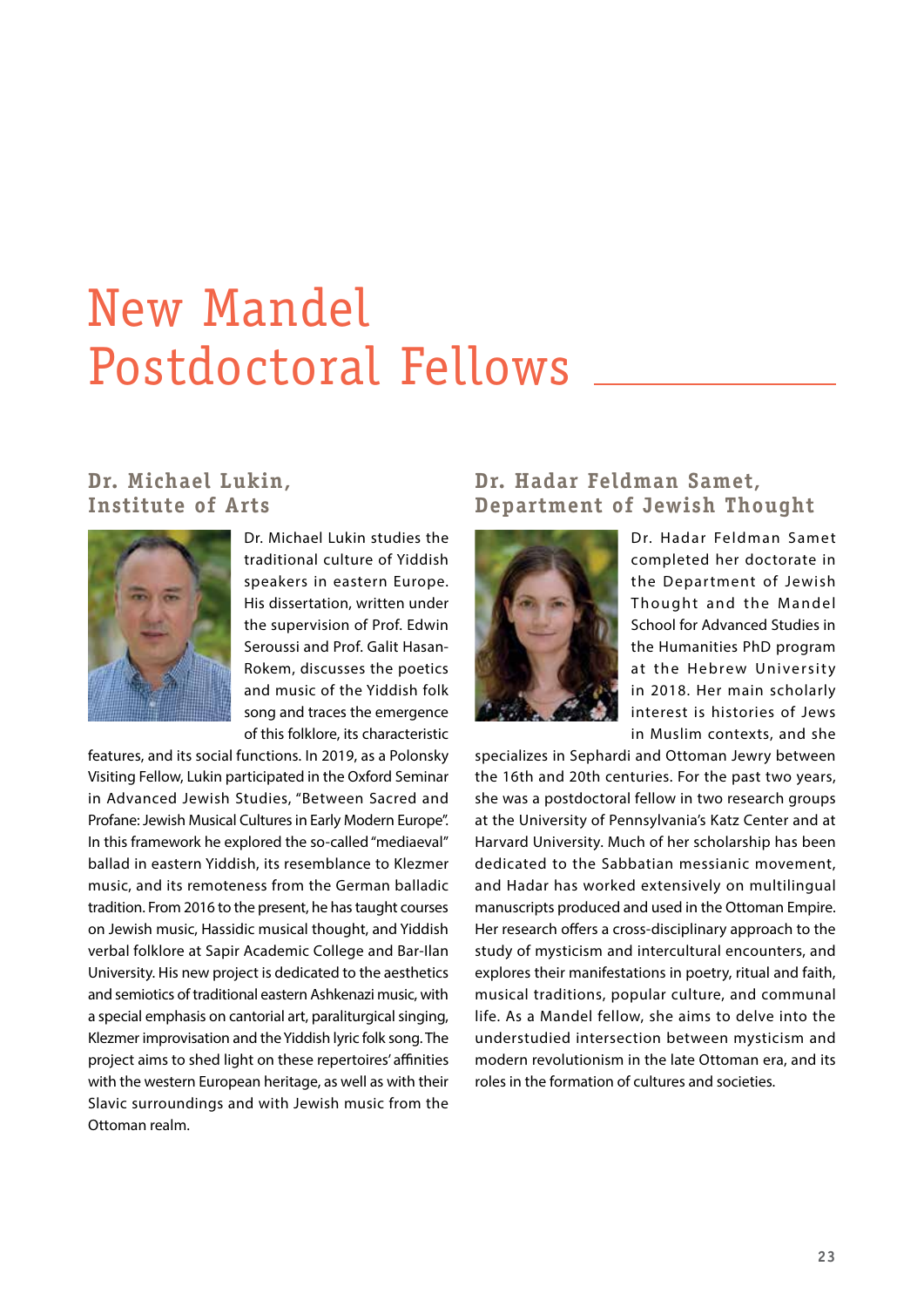## News in Brief

### **New Research Group (2021-2024)**

The new research group chosen for 2021-2024 is entitled "**The Evolution of Attention in Modern and Contemporary Culture: An Interdisciplinary Study of the Making of the Human."** It was organized by four senior members of the Faculty of Humanities: Prof. **Ofer Ashkenazi** (History Department), Prof. **Gal Ventura** (Art Department), Prof. **Yael Levin** (English Department), and Prof. **Ayelet Landau** (Psychology Department). Doctoral students will be added to the group via a call for applicants in the spring of 2021.

### **Scholion Publications**



The *Ancient Throne: The Mediterranean, Near East, and Beyond, from the 3rd Millennium BCE to the 14th Century CE. Proceedings of the Workshop held at the 10th ICAANE in Vienna, April 2016*, eds. L. Naeh and D. Brostowsky Gilboa. International Series OREA 14. Vienna: Austrian

Academy of Sciences Press Publications: 2020

This volume was organized by Liat Naeh and Dana Brostowsky Gilboa, members of the "The Picture Power" research group (2012-2015).

#### **Publication by former fellow: September 2020**



Corpus Papyrorum Judaicarum Edited by: Noah Hacham and Tal Ilan In collaboration with: Meron M. Piotrkowski and Zsuzsanna Szántó. De Gruyter Oldenbourg | 2020.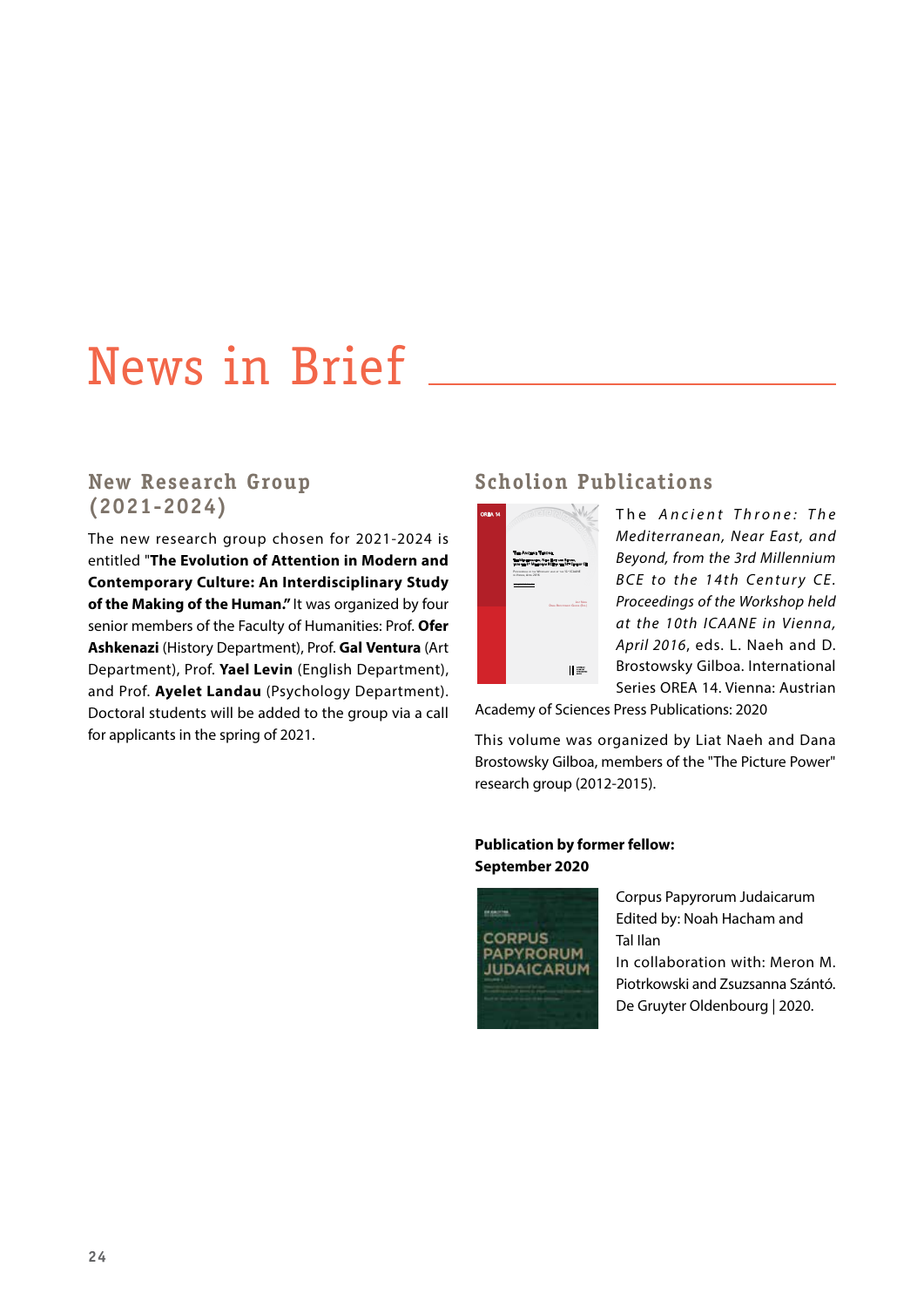### **Congratulations to:**

Dr. **Carla Baricz** (Mandel Fellow, 2018–2020), who was appointed to Yale University as the Librarian for Literature in English and Comparative Literature.

Prof. **Nora Boneh** ("Historical Linguistics and Formal Semantics" research group), upon her promotion to the rank of associate professor in the Department of Linguistics at the Hebrew University of Jerusalem.

Prof. **Eitan Grossman** ("Historical Linguistics and Formal Semantics" research group), upon his promotion to the rank of associate professor in the Department of Linguistics at the Hebrew University of Jerusalem.

Dr**. Yosi Israeli** ("Mandel Fellow" research group), who was named the Harry Starr Fellow 2020-2021, The Center for Jewish Studies at Harvard University.

Dr. **Omer Michaelis** (Mandel Fellow, 2019–2020), who was appointed as an Assistant Professor of Jewish Philosophy in the Department of Jewish Philosophy and Talmud at Tel Aviv University.

**Nadia Beider**, of the "Setting Tables" research group for winning the Best Student Paper Award of the International Society for the Study of Religion (ISSR).

Beider, Nadia. 2017. Religious Practices and Beliefs among Religious Stayers and Religious Switchers in Israeli Judaism. *Sociology of Religion* 78(1): 81-99.

Prof. **Elitzur Bar-Asher Siegal** of the "Historical Linguistics research group on the publication of his book: *The NP-strategy for expressing reciprocity: Typology, History, Syntax and Semantics* (Typological Studies in Language 127), Amsterdam: John Benjamins Publishing House, 2020.

Dr. **Dana Kaplan**, of the "Setting Tables" research group for winning the Best Article Award of the International Society for the Study of Religion (ISSR).

Dana Kaplan and Rachel Werczberger. 2017. New Age, New Economy, New Middle Class: Jewish New Age in Israel and Politics of Identity. *Sociology*, 51(3): 1-17.

Prof. **Nathan Wasserman** of the "Setting Tables" research group on the publication of his book: *The Flood: The Akkadian Sources. A New Edition, Commentary, and a Literary Discussion* (Orbis Biblicus et Orientalis 290), Leuven: Peeters, 2020.

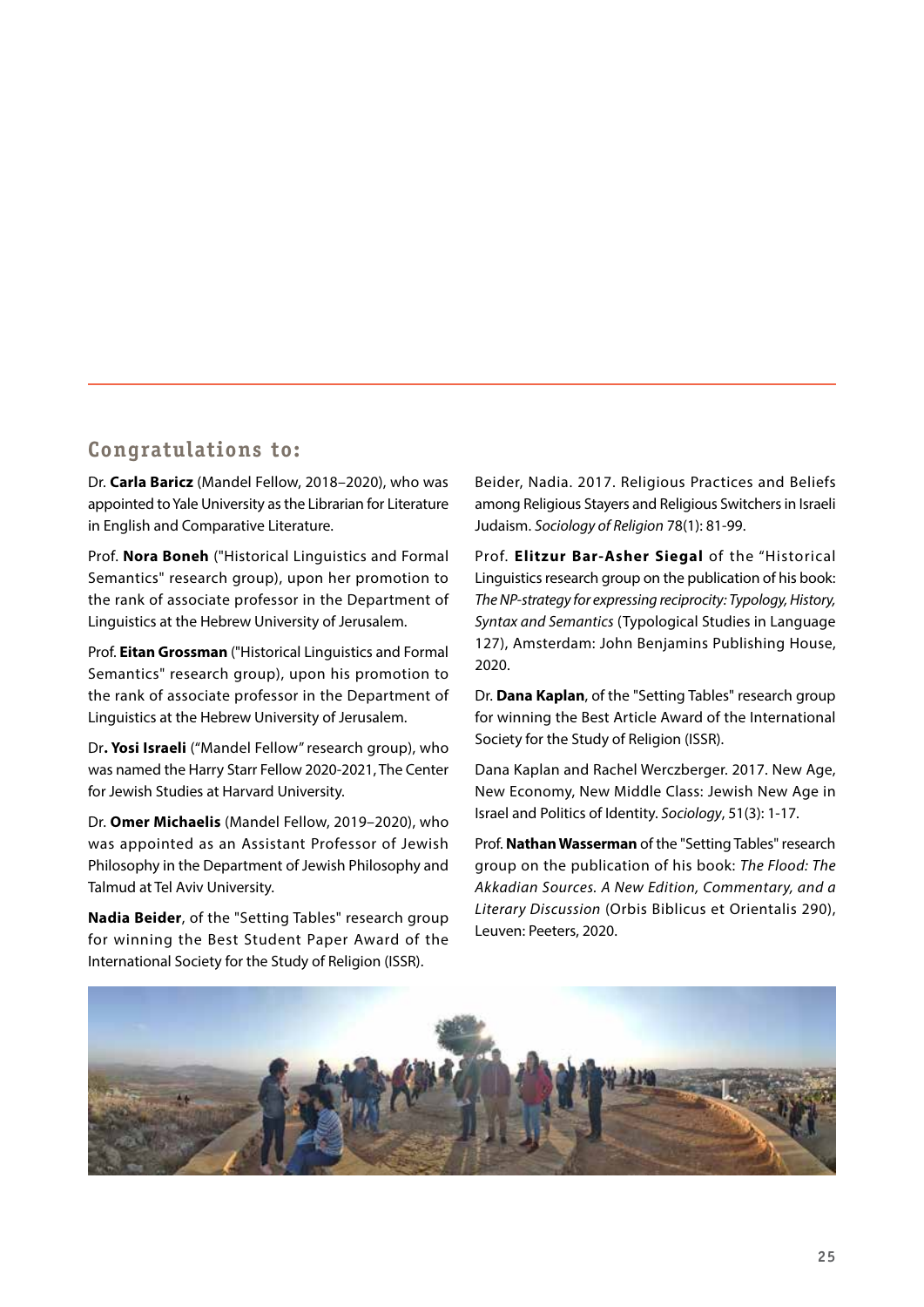



Prof. **Gideon Shelach-Lavi**, The Louis Frieberg Professor of East Asian Studies, Department of Asian Studies of the "Materials for Change" research group for winning an ERC Advanced research Grant for his project: "The Wall: People and Ecology in Medieval Mongolia and China".

#### Prof. Shelach-Lavi writes:

In April of this year, I was notified that my application to the ERC Advanced Grants program was approved. This funding, about 2.5 million dollars, will support a five-year interdisciplinary project which combines archaeological, historical, and paleo-climatic research. The focus of The Wall project is the most enigmatic episode of 'Great Wall' construction in China and Mongolia: a wall system located in north China and Mongolia that covers a distance of over 3,500 km. The construction of this complex system, which includes long earthen walls and accompanying ditches, auxiliary structures, and roads, is dated roughly to the 10th to 13th centuries CE. However, in spite of the large amount of resources and human effort that must have been invested in the construction of this monument, no dynasty took credit for it and it is unclear who built it,



for what purposes, and how it functioned. Moreover, the location of this system, deep inside the steppe zone and far from other lines of the 'Great Wall', in an area that was (and still is) sparsely populated by nomadic tribes, make the construction of this wall-system even more enigmatic.

I initiated this project even before applying for the ERC grant, while I was a member of a research group at the Mandel Scholion Research Center. Our research group, which included archaeologists, historians, anthropologists, and art historians, examined how extraordinary artefacts are defined and how they affect the development of human society. The 'Great Wall' of China, arguably the most celebrated monument in human history and a clear case of an exceptional 'artefact,' immediately attracted my attention. Even more extraordinary are the mediaeval-period walls that I started to research, which were likely built, not by a Chinese dynasty, but by one that was founded by a nomadic group (the Liao dynasty of the Khitan people).

This research marks a turning point in my academic career. I have conducted archaeological field projects in north China since 1994, but, thus far, all my research has focused on prehistoric periods (the Neolithic and Bronze Ages). It is an immense challenge to investigate such a great historic monument, working in both China and Mongolia, and integrating large and diverse data-sets. How is it possible to study such a monument that extends over such a vast area, covering almost the entire northern border of current-day China and the north-eastern border of Mongolia (with a small part in Russia as well)? My approach is not only interdisciplinary – combining archaeological field work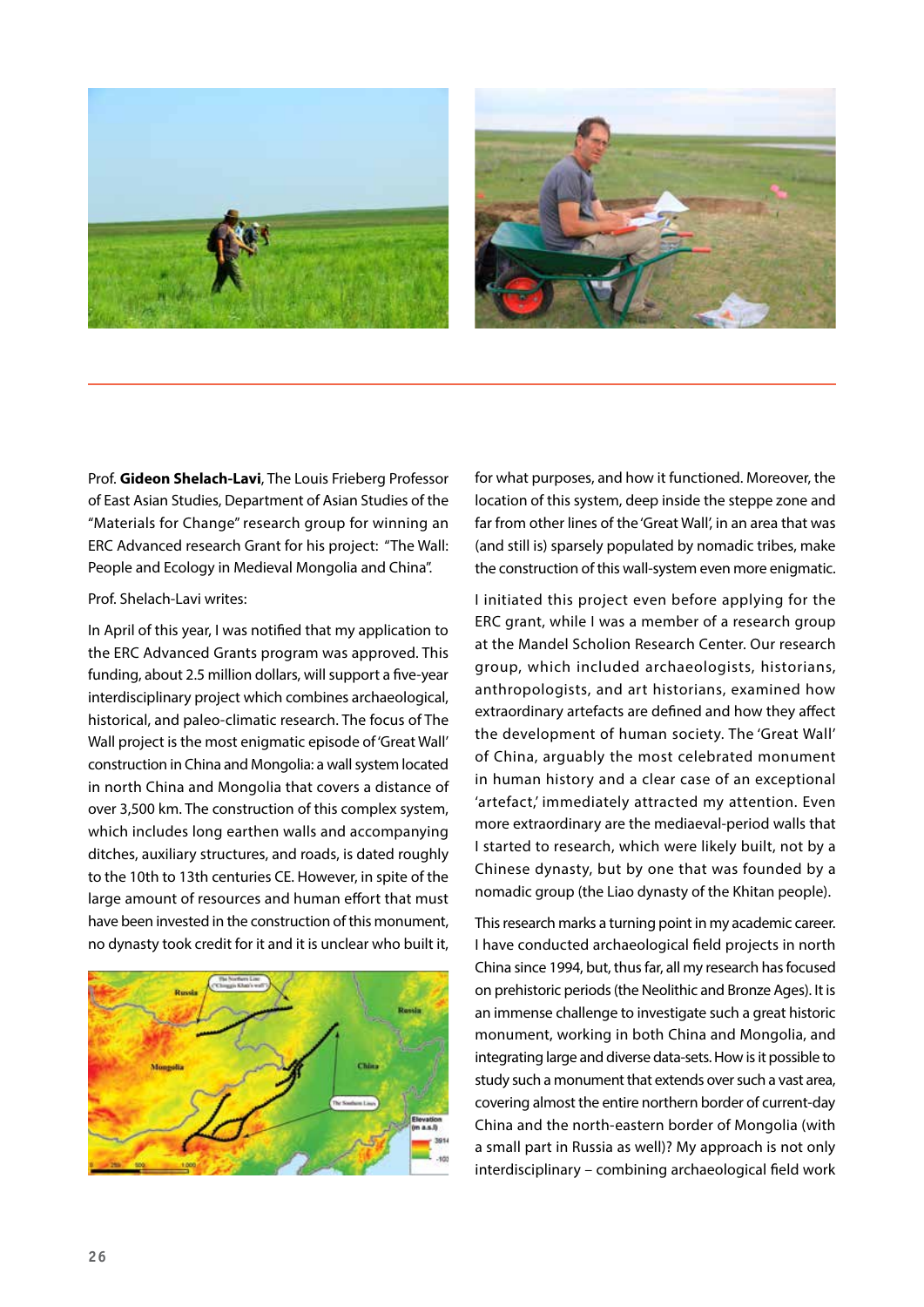



and close reading of historical texts, as well as the scientific analysis of evidence on climatic conditions during the time that the wall was constructed. It is also multi-scale, analyzing this monument at different resolutions: from the entire wall, which my team is studying by analyzing satellite and other types of remote sensing images, to the regional scale which we are studying using drones and surveys, to the local scale addressed through archaeological and geological excavations.

With initial funding provided by the Mandel Scholion Research Center, the Louis Frieberg Chair in East Asian Studies, and the Ring Foundation, I was able to conduct two preliminary seasons of field work, in which we focused on remains of the northernmost section of the mediaeval wallsystem, located near the northern borders of Mongolia. During the first season, carried out in the summer of 2018, we documented a section of the wall using drone photography and a systematic pedestrian survey. In an intriguing discovery from that season, we found clusters of large man-made enclosures, some of them rectangular and some circular, that are grouped in areas south of the wall line. We returned in the summer of 2019 to one of these clusters and test-excavated parts of the walls there, as well as locations within two enclosures. The results of those excavations revealed the relatively modest dimensions of the wall itself but also the complexity of the associated structures. Our current hypothesis, which the ERC-funded project will test, is that the wall was not a military fortified border meant to stop invading armies, but rather a system that was built to monitor and perhaps stop large-scale movements of nomadic tribes, which were forced to migrate southwards due to climatic hardships. The initial funding provided by the Mandel Scholion Research Center, the Louis Frieberg Chair in East Asian Studies, and the Ring Foundation enabled me to collect new primary data and to develop the initial research hypothesis on which my ERC proposal was based. They also allowed me to bring with me to Mongolia researchers and students from the Hebrew University, who were exposed to the culture and heritage of this fascinating country. I am truly grateful for this support.

The research has already resulted in two publications in leading academic journals:

Shelach-Lavi, G., Ido Wachtel, Dan Golan, Otgonjargal Batzorig, Amartuvshin Chunag, Ronnie Ellenblum, and William Honeychurch, 2020. Medieval long-wall construction on the Mongolian Steppe during the eleventh to thirteenth centuries AD. *Antiquity* 94(375): 724-741. doi:10.15184/aqy.2020.51

Shelach-Lavi, G., Honeychurch, W. and Chunag, A. 2020. Does extra-large equal extra-ordinary? The 'Wall of Chinggis Khan' from a multidimensional perspective. *Humanities and Social Sciences Communications* 7, 22. https://doi.org/10.1057/s41599-020-0524-2